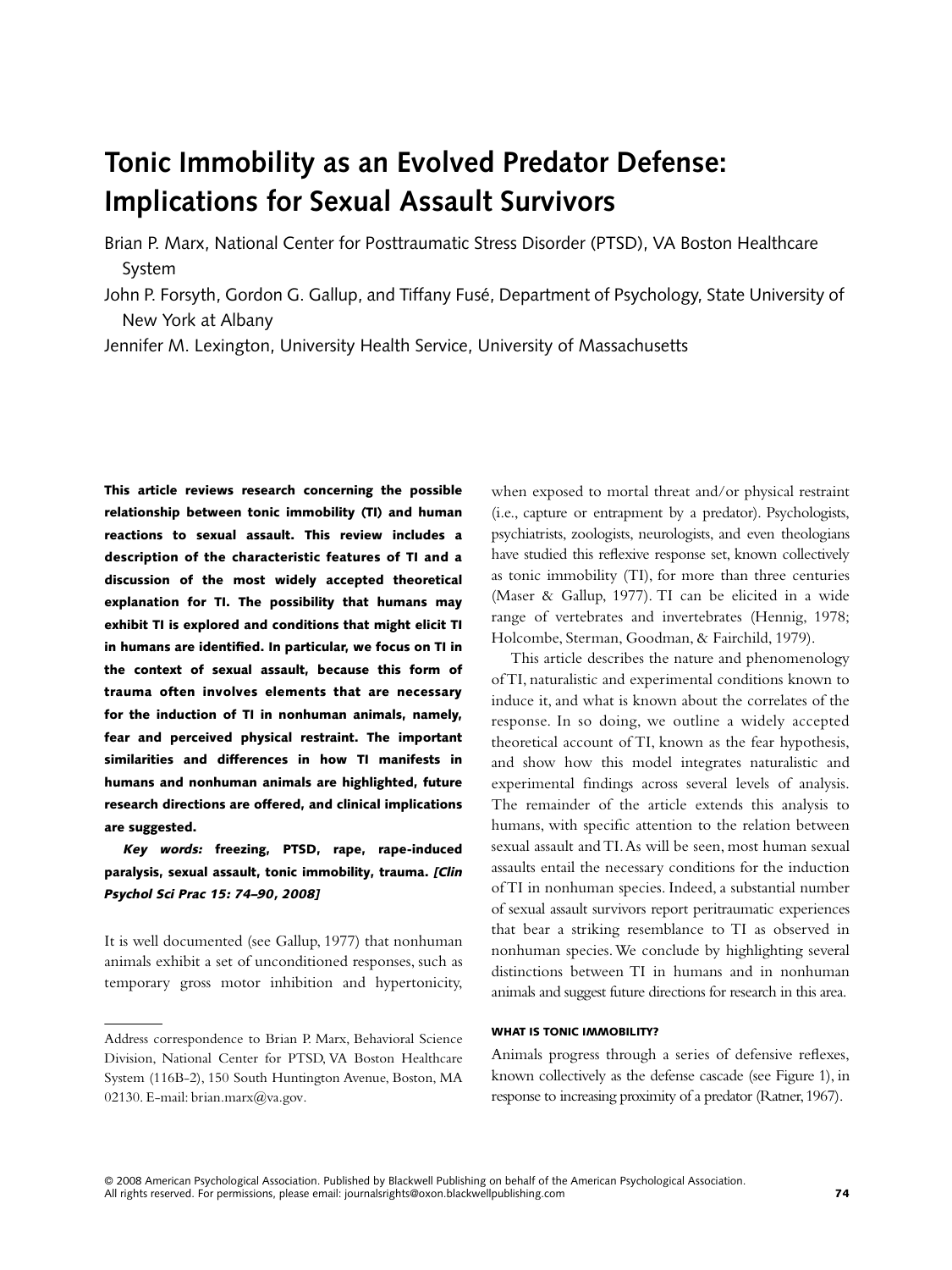

**Figure 1.** The defense cascade as a function of proximity to threat and fear.

In the *preencounter* stage of the defense cascade, predators have yet to be encountered. Thus, target-specific defense behavior is not yet engaged and appetitive motivation may be simultaneously present. In the *encounter* stage, a predator has been detected and the immediate response is for the prey animal to cease all movement (freeze). Additional responses during this stage include focused attention, sustained cardiac deceleration, defensive analgesia, and potentiated startle. These responses orient the animal toward potential threat and prepare it for action. Freezing also minimizes detection as many predators are highly dependent on movement for prey identification (see Gallup, 1977).

Continued approach by the predator sets in motion a sequence of active defensive postures (e.g., flight or fight) that characterize the *postencounter*, or *circa strike*, stage. Here, most prey will first attempt to escape. When escape is not possible or thwarted (as indicated by tactile contact with a predator), a prey animal will subsequently fight or resist. Clear evidence that the organism has changed to a defensive posture is first seen in the startle reflex response, a response that is often potentiated during this stage, coupled with rapid acceleration in heart rate and electrodermal activity. These behavioral action tendencies are associated with the multicomponent emotional response known as fear (LeDoux, 2000).

Unsuccessful escape or resistance typically results in the prey entering a state of TI. The most obvious feature of TI is profound but reversible physical immobility and muscular rigidity. This immobilized state includes a sustained and largely involuntary pattern of neuromuscular activity (i.e., cataleptic–catatonic) and sympathetic and parasympathetic responses. Additional characteristics of the response include intermittent periods of eye closure, fixed, unfocused gaze or stare, Parkinsonian-like tremors in the extremities, suppressed vocal behavior, analgesia, and waxy flexibility (Gallup, 1974a; Gallup & Rager, 1996).

Although sometimes confused, TI is very different from the freezing behavior seen earlier in the encounter stage of the defensive reflex (Marks, 1987; Ratner, 1967). Early encounter stage freezing is associated with increased responsivity to stimuli, an alert posture, and volitional action tendencies (Marks, 1987), whereas TI involves a catatonic-like motionless posture and unresponsiveness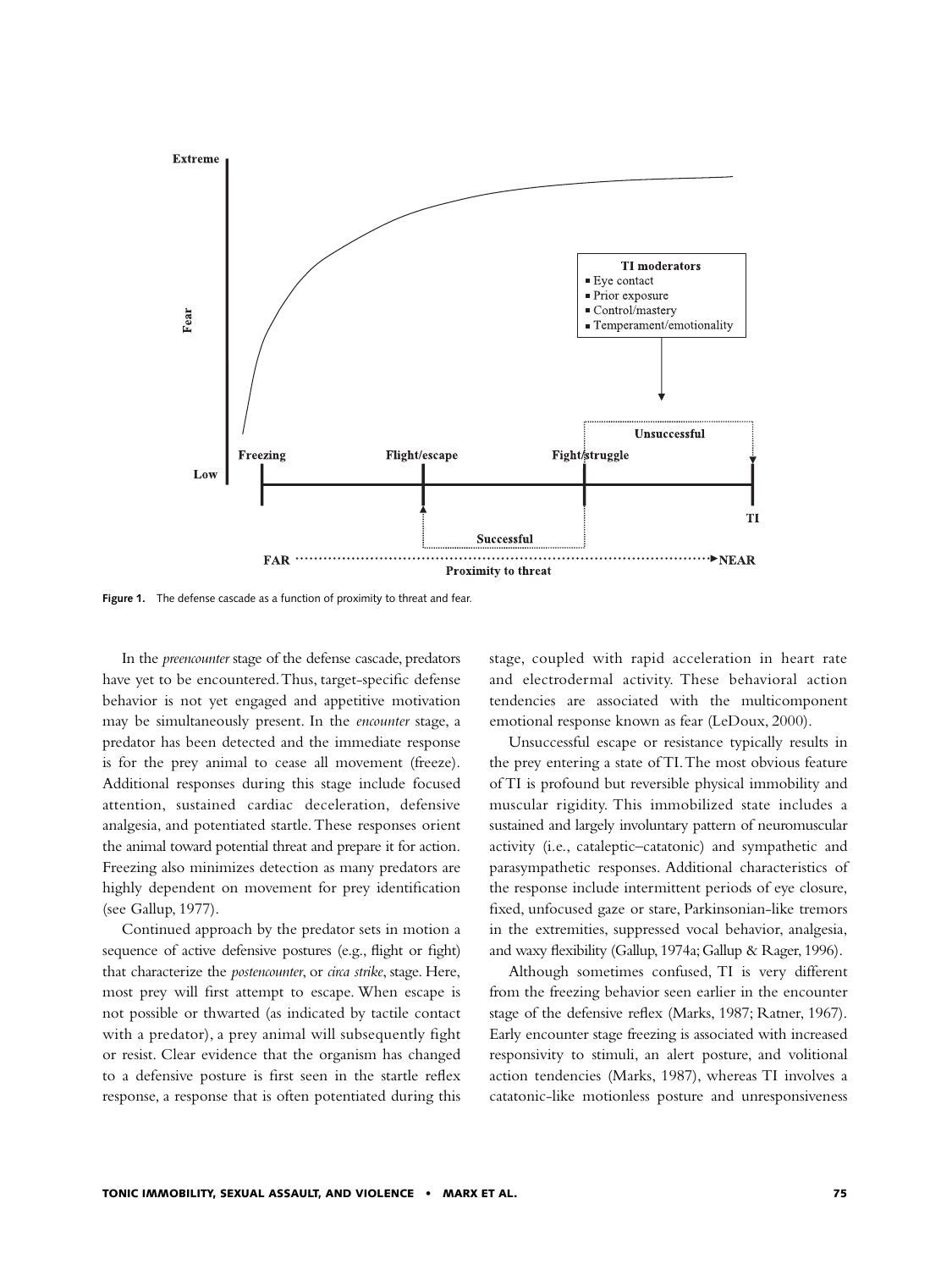to painful stimulation (Gallup & Rager, 1996; Ratner, 1967). Moreover, TI is different from learned helplessness (Maier & Seligman, 1976; Overmier & Seligman, 1967). TI is an unlearned response in which animals are unable to locomote, regardless of the opportunity to do so. In contrast, learned helplessness is a learned response that usually requires several trials of inescapable aversive stimulation. In learned helplessness, there is no evidence that the animal is unable to locomote, but rather it learns that action is effective in terminating the aversive stimulus.

Tonic immobility demonstrates an abrupt onset, subsequent to fighting or struggling. Termination is also abrupt and followed by renewed struggle or attempts to escape (Ratner & Thompson, 1960). Immobility can last from a few seconds to many hours, depending on the species and circumstances (Gallup, 1977), and can be terminated in response to salient visual or auditory cues (e.g., a sudden, loud noise; Gallup & Rager, 1996; Hatton & Thompson, 1975; Ratner, 1958). In animals that are immobilized on their back or side, the righting response and supporting reflexes are absent (Klemm, 1971).

Evidence suggests that TI is not associated with disruptions in memory or consciousness. In fact, during TI, memory for the eliciting event remains intact (Woodruff, 1977) and organisms, although unable to resist or flee, are actively processing features of the event and the environment (Gallup, Rosen, & Brown, 1972; Klemm, 1971; Richardson, Schumaker, & Harvey, 1977; Sigman & Prestrude, 1981).

Studies also have shown that learning is not disrupted during TI. Animals conditioned in a state of TI perform as well as, if not better than, animals conditioned in a normal volitional state (Gallup, Boren, Suarez, Wallnau, & Gagliardi, 1980). Results from two experiments also provide evidence of both retrieval and extinction of previously learned associations during TI (Gallup et al., 1980). These findings suggest that, while the efferent pathways are inhibited during an episode of TI, the afferent pathways and central processing capabilities remain intact. In other words, although the animal may appear dead or unresponsive to exteroceptive stimuli, internally, the animal is highly alert. Several electromyogram studies have shown phasic changes in muscle hypertonicity during TI (e.g., Klemm, 1977).

For some time, TI has been conceptualized as an evolutionarily adaptive survival strategy. Not only does TI make prey less visible, but it also appears to function as a potent inhibitor of aggression in predators, often leading predators to abort attack–kill responses (e.g., Herzog & Burghardt, 1974). Moreover, freezing by prey animals may serve a signaling and decoy function, allowing conspecifics a better chance for escape. Loss of blood pressure during TI may also help prevent bleeding when injured. An immobile prey animal is, in summary, less likely to be attacked, and if attacked, it is less likely to be killed and eaten, thus increasing its chances of escape and reproduction (Ewell & Cullen, 1981; Marks, 1987; Sargeant & Eberhardt, 1975; Thompson et al., 1981).

Tonic immobility has been documented in a large number of different species from most representative taxonomic groups, such as insects, crustaceans, fish, amphibians, reptiles, birds, and rodents and other mammals. While chickens, rats, and rabbits have been widely used in laboratory studies of TI (Gallup, 1974a), there are documented instances of TI in a variety of other mammals, including pigs (Andersen, Boe, Foerevik, Janczak, & Bakken, 2000), sheep (Gelez, Archer, Chesneau, Lindsay, & Fabre-Nys, 2004), goats (Moore & Amstey, 1962), dogs (Reese, Newton, & Angel, 1982), and primates (Hennig, 1978).

## **Induction of the Tonic Immobility Response**

In naturalistic settings, TI is elicited by extended physical restraint and intense fear (i.e., capture by a predator). Similarly, laboratory procedures that involve restraint and arouse considerable fear can elicit the TI response (Gallup, Nash, Donegan, & McClure, 1971). In experimental situations, TI is most frequently induced by suddenly inverting the animal, so that it is either on its back or side, followed by the application of restraint in that position until the animal stops struggling (e.g., Gallup, 1977; Gallup & Rager, 1996; Klemm, 1971). Continued immobility following the withdrawal of physical restraint is taken as a behavioral indicator of TI. Such procedures model physical contact and subsequent immobilization seen following predatory attack in the wild (Gallup & Rager, 1996).

It should be noted that inversion is not necessary to induce TI. Studies show that TI may be induced using restraint alone (e.g., Crawford, 1977; Ratner, 1967). Nonetheless, many researchers use inversion to induce TI, because it provides a straightforward means to assess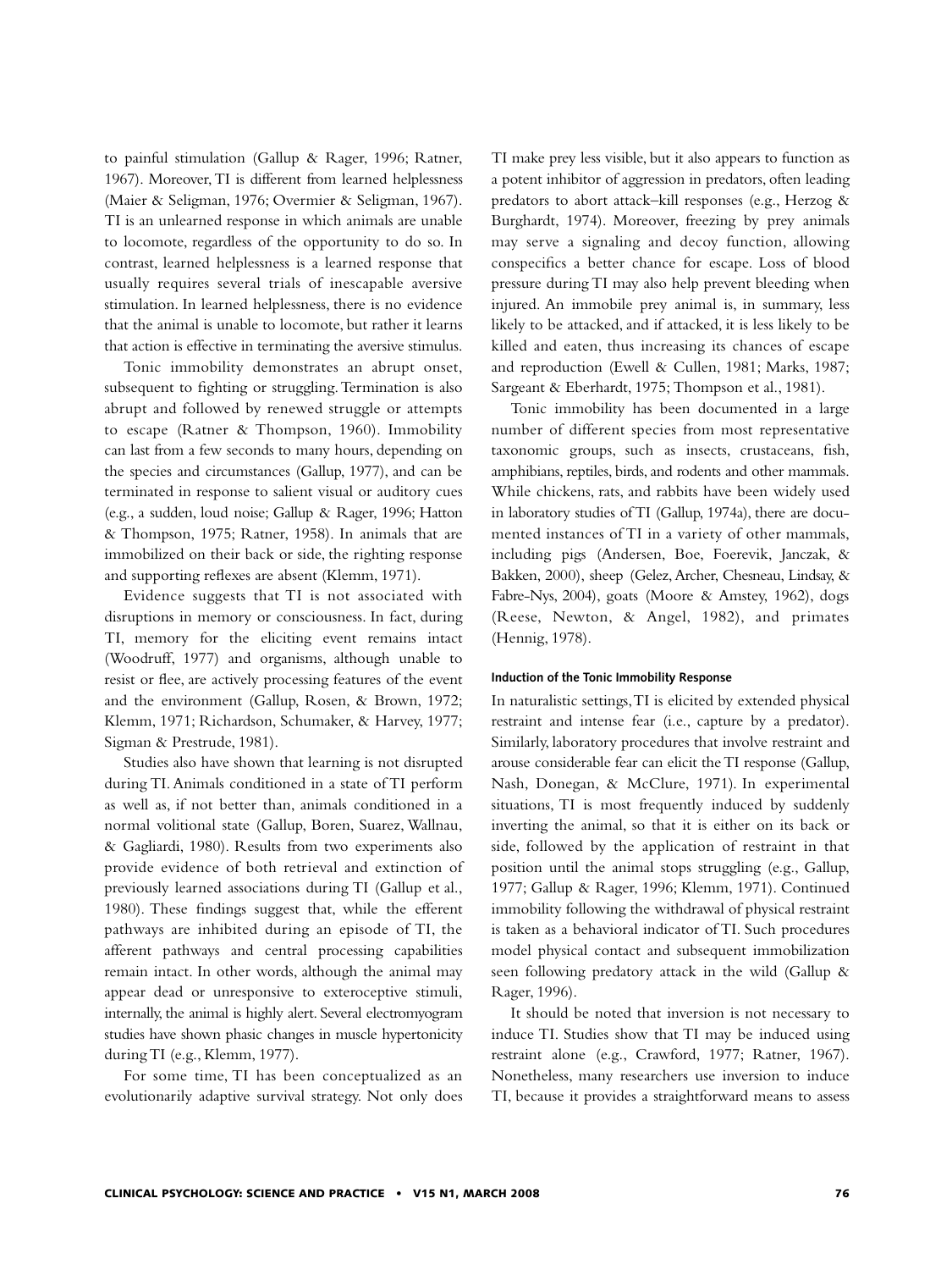termination of the response by the occurrence of the righting reflex (i.e., turning right side up; for example, Gallup, 1974a, 1977). Furthermore, TI can be induced in some species (e.g., opossum, hognose snake) without the application of tactile pressure, leading Ratner (1967) to suggest that it is the perception of entrapment, with or without physical restraint, which is central to the evocation of TI. Put simply, circumstances that induce extreme fear and prevent the powerful action tendency to escape may function to evoke TI (see Figure 1).

#### **Habituation, Sensitization, and Conditioning of Tonic Immobility**

Numerous studies have shown that the repeated elicitation of TI leads to habituation and the eventual loss of the response, and in most species, habituation occurs across repeated immobility trials with long intertrial intervals (e.g., Nash & Gallup, 1976). Habituation also proceeds faster when immobility is allowed to terminate naturally rather than being induced (Nash & Gallup, 1976). In contrast, massed TI induction trials, characterized by short intertrial intervals, result in sensitization of the response over time (Nash & Gallup, 1976).

One account of the habituation of TI that occurs over repeated testing is reduced fear. As the experimental situation (and the experimenter) becomes more familiar, it is increasingly difficult to induce TI despite employing adequate restraint (e.g., Crawford, 1977; Gallup, 1974a; Gallup & Rager, 1996; Gilman et al., 1950; Jones, 1993; Jones & Waddington, 1993; Nash & Gallup, 1976; Ratner, 1967). This is also the reason why TI is not typically shown by household pets. Yet, for an animal whose TI response has been habituated, application of an aversive stimulus (e.g., electric shock, loud noise, conditioned fear stimuli, and stuffed predatory birds) may produce a reinstatement of TI in response to subsequent restraint (e.g., Gallup, 1974b; Gallup et al., 1971; Gallup, Nash, & Ellison, 1971; Ratner, 1967). This further suggests that both fear and restraint are essential in the elicitation of the TI response.

Characteristics of the physical environment also may either potentiate or antagonize TI. For example, preinduction exposure to predatory contextual cues (e.g., placement in an open field) can prolong the duration of TI (Suarez & Gallup, 1981), as can exposure either to stimuli paired with other aversive stimuli (e.g., foot shock) or more intense fear-inducing conditioned stimuli

(Contarino, Baca, Kennelly, & Gold, 2002; Gallup, 1973; Kiernan, Westbrook, & Cranney, 1995). In contrast, the presence of safety cues (e.g., presence of an imprinting stimulus) can shorten the duration of the TI response (Berns & Bell, 1979). Resistance to TI habituation, in turn, is greater in the context of predatory cues and situations where predation is likely (for example, at night; Rovee-Collier, Capatides, Fagen, & Negri, 1983). Similarly, prior exposure to uncontrollable events can potentiate the probability that environmental cues will yield TI under the right circumstances (Rodd, Rosellini, Stock, & Gallup, 1997). Collectively, this work suggests that TI and associated fear-related behaviors can be activated by learned signals for aversive stimulation, including the experience of aversive stimulation itself.

## **THEORETICAL ACCOUNTS OF TONIC IMMOBILITY**

Most early theoretical accounts of TI, such as the animal hypnosis theory (Volygesi, 1966), the disruption of vestibular sensation theory (Hoagland, 1928), the sleep theory (Pavlov, 1927, 1934), and the cerebral inhibition theory (Hoagland, 1928; Pavlov, 1934) have been discredited through empirical research. Recent research regarding the basis, function, and mechanisms underlying the TI response has resulted in the widespread acceptance of a multidimensional model of TI, referred to as the fear hypothesis (FH; Gallup, 1977), which emphasizes the relation between fear and TI. The model stipulates that fear on the part of prey is an integral antecedent condition that modulates susceptibility to and duration of the response.

The FH model has received considerable empirical support, provided by studies that have examined the direct and indirect contribution of fear in relation with TI (Edson & Gallup, 1972; Gallup, 1973, 1974a; Gallup et al., 1970, 1971; Gallup, Cummings, & Nash, 1972; Gallup, Creekmore, & Hill, 1970; Leftwich & May, 1974; Maser, Gallup, & Barnhill, 1973; Nash, Gallup, & McClure, 1970). Research on age-related delays in the emergence of the TI response in avians shows that one cannot induce TI prior to the development of the capacity to respond fearfully (e.g., Ratner & Thompson, 1960; Salzen, 1963). TI habituates over repeated testing (e.g., Crawford, 1977; Gallup, 1974a; Ratner, 1967), with genetic differences in susceptibility to and duration of TI correlating with strain differences in emotionality and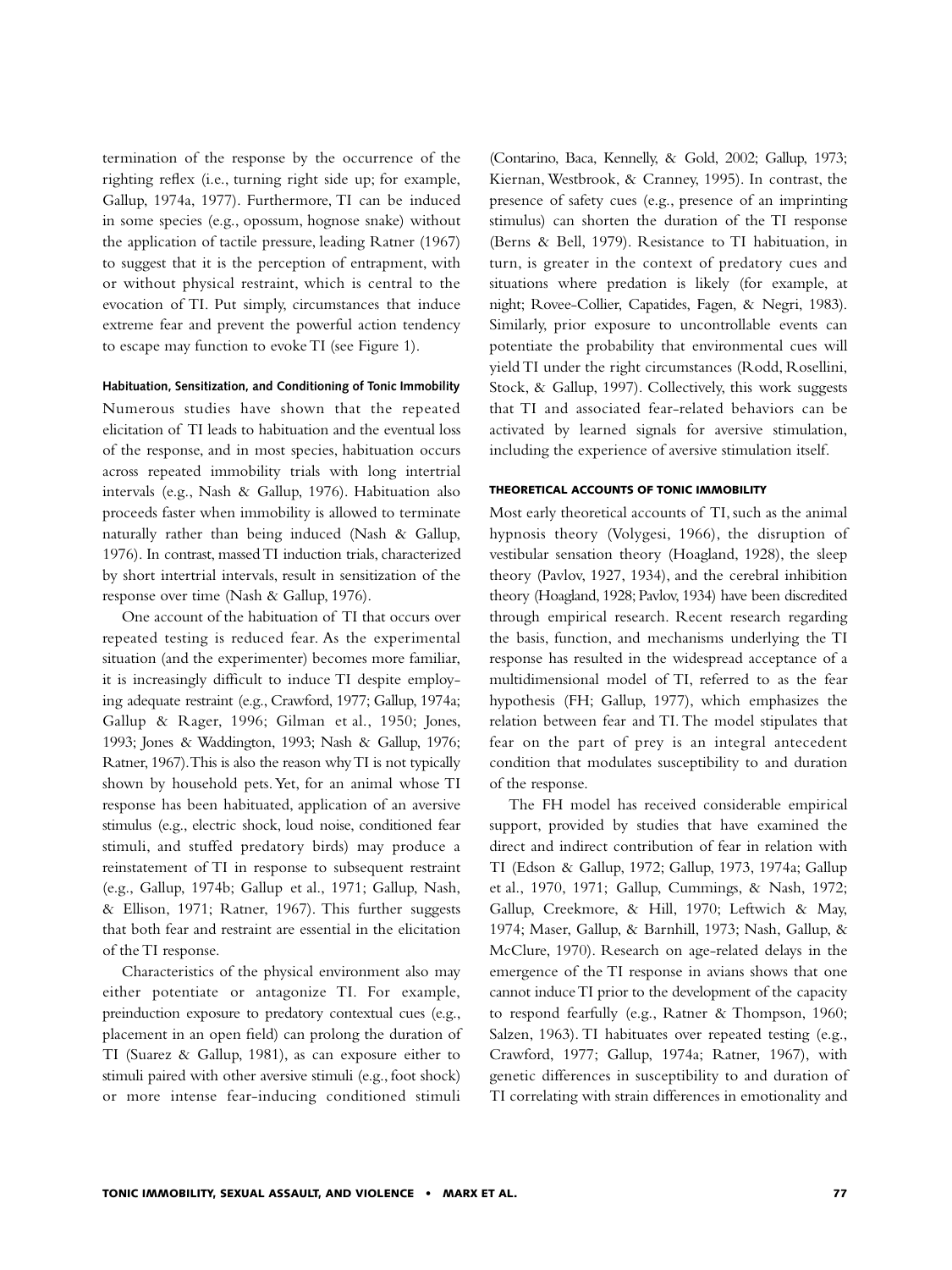fear (e.g., Erhard & Mendl, 1999; Erhard et al., 1999; Gallup, Ledbetter, & Maser, 1976). Finally, studies examining the neurobiology underlying TI provide evidence for the role of fear in producing and maintaining the response, as various manipulations designed to alter the level of fear, including lesions of the limbic system, particularly septal lesions and lesions of the amygdala (e.g., Brady & Nauta, 1953; Davies et al., 2002; Woodruff & Lippincott, 1976), administration of tranquilizers (e.g., Gallup, Nash, & Brown, 1971; Maser et al., 1974), and administration of fear-potentiating chemicals such as adrenalin (e.g., Braud & Ginsberg, 1973; Thompson & Jensen, 1979; Thompson & Joseph, 1978; Thompson, Piroch, Fallen, & Hatton, 1973; Thompson, Scuderi, & Boren, 1977) alter susceptibility to and/or duration of the TI response. Collectively, this work shows that actively influencing extent of fear (either up or down) has a substantial effect on TI, either by prolonging or attenuating the response, as well as reducing or increasing the number of inductions necessary to elicit it.

To be clear, according to the FH model (see Gallup, 1974a, 1977), fear is neither the sole cause of nor a sufficient condition for the elicitation of TI. Rather, TI requires restraint or entrapment and fear. Extreme fear without restraint or entrapment is unlikely to result in TI. Likewise, restraint absent fear is unlikely to yield TI. However, in the context of restraint, the magnitude of fear is understood as perhaps the most important antecedent variable affecting the phenomenology of TI. This is why we have portrayed fear intensity as covarying in a somewhat simplified fashion with proximity to threat. As Figure 1 shows, as threat increases, so does fearful responding; as attempts to flee and fight fail, fear reaches its asymptote, thus, making TI likely, although not inevitable.

## **THE ROLE OF TONIC IMMOBILITY IN HUMANS**

Under certain conditions, humans show the cascade of defensive responses similar to those observed among nonhuman species. For example, Barlow, Chorpita, and Turovsky (1996) applied the first three stages (freezing, fleeing, and fighting) of Ratner's (1967) defensive distance theory in conceptualizing psychopathology among persons suffering from anxiety disorders. Similarly, Fanselow (1994) proposed a model of human defensive responding to fearful situations that utilizes the first three stages of

Ratner's (1967) defensive distance model. Empirical evidence from psychophysiological research has suggested that this pattern of defensive responding (specifically, the first three stages of Ratner's theory) occurs in humans as stimuli become more threatening or aversive (e.g., Bradley, Codispoti, Cuthbert, & Lang, 2001; Cuthbert, Bradley, & Lang, 1996). In short, humans and nonhuman animals appear to exhibit similar patterns of defensive behavior under certain conditions.

The idea that TI may be exhibited in humans in response to fearful situations involving some degree of perceived (or real) restraint is consistent with anecdotal reports from those who have survived intensely traumatic experiences coupled with some form of perceived restraint (e.g., attacks by wild animals, plane crashes, sexual assaults). Such reports, in turn, often contain reference to a feeling of paralysis at some point during the experience (Burton, 1931; Johnson, 1984). The notion that humans can become frightened to the point of experiencing profound efferent inhibition is so common that the phrases "scared stiff" and "frozen with fear" are widely used when describing human responses to highly fearful situations. TI is thought to be particularly relevant to survivors of rape and other sexual assault.

#### **Tonic Immobility and Sexual Assault**

Sexual assault survivors often report losing the ability to move and/or call out during the assault, a phenomenon previously referred to as "rape-induced paralysis" (Burgess & Holmstrom, 1976; Russell, 1974). Burgess and Holmstrom (1976) reported that 37% of rape survivors reported experiencing some paralysis in response to an open-ended question asking how they coped with the experience of being sexually assaulted as it happened. Statements by survivors regarding their sexual assaults, such as "I felt faint, trembling and cold .... I went limp" (Burgess & Holmstrom, 1976, p. 416) and "My body went absolutely stiff" (Russell, 1974, p. 233), resemble TI under laboratory and naturalistic conditions. Such statements led Suarez and Gallup (1979) to theorize that anecdotal reports of paralysis and inability to call out during sexual assault might be an expression of TI in humans.

Suarez and Gallup (1979) argued that instances of sexual assault contain some essential parallel features in common with predator–prey relationships, with the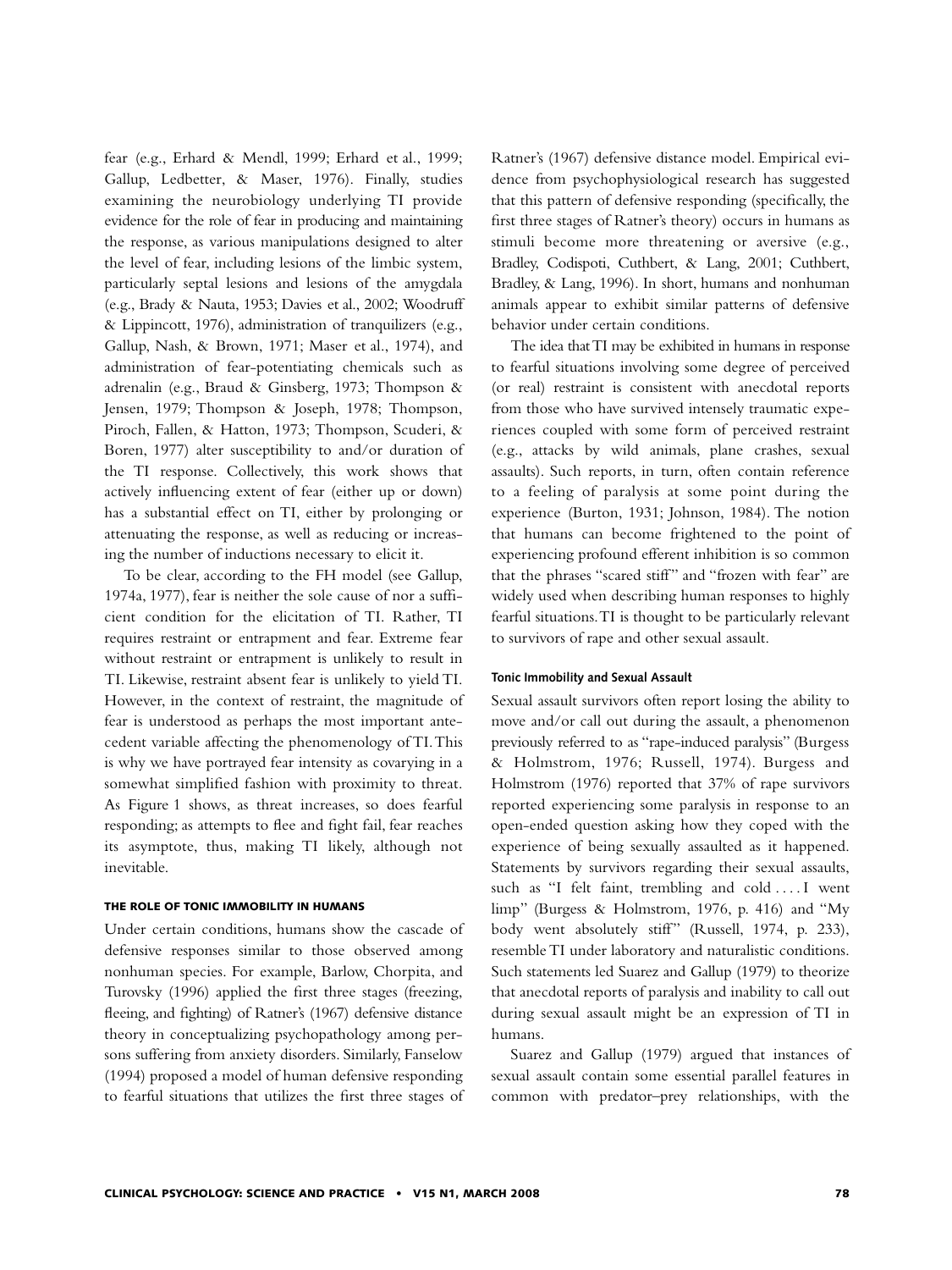assailant being cast in the role of a predator and the victim as the prey. However, in the case of sexual assault the aggressor and victim are members of the same, rather than different, species. TI, in contrast, typically occurs in the context of predator–prey, or interspecific (between species) encounters. Thus, in order to strengthen the case for the parallel between TI and sexual assault, it would be helpful to document intraspecific instances of TI that occur as a consequence of agonistic encounters among members of the same species.

In rats, for instance, there is a well-documented defensive/submissive response to attack by a more dominant rat that shows clear parallels to TI. As an aggressive encounter between two rats becomes more violent, it is common for the victim to roll over and lie motionless on its back as a means of appeasement to reduce the probability of further attack (e.g., Blanchard, Blanchard, Takahashi, & Kelley, 1977). Similar submissive TI-like postures have been noted among dogs and wolves during particularly vicious attacks (Schenkel, 1967), and even tree shrews show such defensive behaviors (Blanchard, Ohl, van Kampen, Blanchard, & Fuchs, 2001).

Still another example that seems particularly relevant to the present model involves the sexual behavior of female rats. In response to courtship and mounting by a male, receptive female rats display what is called lordosis, a behavior that consists of elevating the hind quarters, moving the tail to the side, and assuming an immobile posture that persists for the duration of copulation. As evidence that lordosis may contain a TI component, research has shown that stimulation of the female rat's vaginal cervix facilitates TI in otherwise unsusceptible subjects (Naggar & Komisaruk, 1977). It has also been shown that hormonal treatments that potentiate lordosis enhance TI in rats (Smith, Webster, Van Hartesveldt, & Meyer, 1985).

Sexual assault is a form of trauma that appears to entail virtually all of the salient elements associated with the induction of TI in nonhuman animals, namely, fear, contact, and restraint (cf. Suarez & Gallup, 1979). Additional evidence from retrospective reports suggests that the biobehavioral sequelae to rape-induced paralysis (e.g., changes in body temperature, numbness, analgesia, uncontrollable shaking, suppressed vocal behavior, and vivid recall of details) strongly resemble characteristics known to be associated with TI (Russell, 1974; Schultz,

1975; Suarez & Gallup, 1979). It is not surprising that several researchers and professionals who work with sexual assault survivors recognize the immobility reaction, or "rape-induced paralysis," as a distinct response that frequently occurs during sexual assault (Foa & Rothbaum, 1998; Levine, 1997; Ogden & Minton, 2002; Prentky, Burgess, & Carter, 1986; Ullman & Knight, 1995).

The animal literature suggests that TI would be unlikely during the initial stages of the assault, when victims are likely to experience more general fear and panic and the powerful action tendency to flee or fight (Gallup, 1977). Accordingly, TI ought to be more likely only after several behavioral strategies (i.e., escape, screaming, and fighting back) have failed and general feelings of fear have escalated into extreme fear or panic (see Figure 1). This view leaves open the possibility that individuals may experience fear and panic, but not TI, because they are successful in terminating the assault by either fighting back or escaping from the perpetrator.

Although the adaptive significance of TI in predatory encounters is well established, it is less obvious in survivors of sexual violence. However, research has shown that rapists often react to the actions of their victims in much the same way that many animal predators respond to their prey. Specifically, some rapists require the victim to struggle in order to complete the rape (Burgess & Holmstrom, 1976). Furthermore, some rapist classification systems (e.g., the Massachusetts Treatment Center: Rapist Typology, Revision 3; MTC: R3; Marshall, Laws, & Barbaree, 1990) suggest that rapists may differ in how they respond to active resistance by a victim. For some rapists, victim resistance is likely to induce anger and results in additional physical harm, often brutal and sometimes fatal (Marshall et al., 1990), whereas other rapists are likely to flee rather than fight in response to resistance.

Such issues may help explain reports of individuals escaping rape by fighting back and, by extension, the fact that police and the legal system often search for signs of resistance in classifying an incident as a rape (e.g., Abarbanel, 1986; Rose & Randall, 1982). It is possible that in some cases of sexual assault, TI may abort an attack, and in some instances, decrease the probability of intercourse and the amount of physical injury suffered by the survivor. Here, however, it is important to not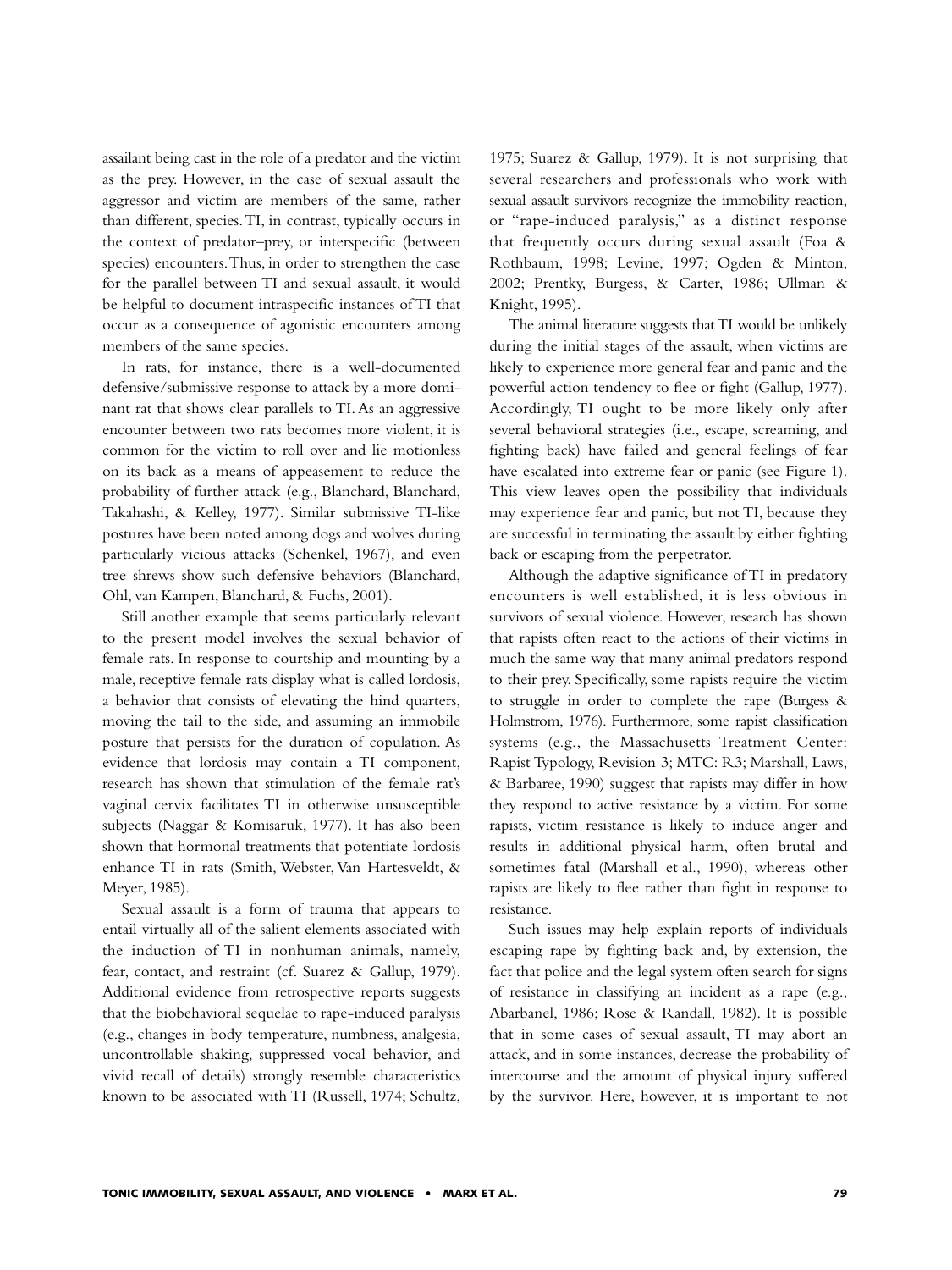confuse adaptive significance with voluntary choice. TI is an unlearned, involuntary response to fear and predation that occurs after all volitional actions have failed. Animals and humans do not choose TI, and in fact TI could be maladaptive when faced with extreme threat. TI is more akin to a hardwired response, a response that can be quite frightening itself.

# **Empirical Evaluations of Tonic Immobility in Sexual Assault Survivors**

To date, there have been surprisingly few empirical studies of TI in sexual assault survivors. Yet, findings gleaned from the handful of studies suggest that TI is more common than one might think, and associated with a range of negative outcomes. Here, we briefly review this work.

In one of the first studies of its type, Galliano, Noble, Travis, and Puechl (1993) examined the prevalence of TI in 35 adult female rape survivors. The women were classified into three groups (immobile, intermediate, and mobile) based on retrospective report paralysis/freezing experienced during the rape (Galliano et al., 1993). Of the sample, 37% reported experiencing complete immobility during the sexual assault, comparable to that reported by Burgess and Holmstrom (1976).

The three groups were then compared in terms of the frequency and severity of specific features of TI that are known to accompany the response in nonhuman animals (e.g., presence of tremors, eye closure, and drop in body temperature). Results demonstrated that biobehavioral accompaniments of TI (i.e., motor inhibition, tremors, eye closure, increased respiration, and reduced core body temperature, or a subjective feeling of coldness) were greater in the immobile group, compared with their mobile and intermediate counterparts. Moreover, the immobile group reported more postassault self-blame and less helpseeking behavior relative to the mobile group. This work suggests that rape-induced paralysis may be a human counterpart to animal TI.

Importantly, the authors based their conclusions on responses to the rape survivors questionnaire (RSQ; Galliano et al., 1993), a brief, 31-item forced choice survey designed to assess sexual assault attitudes and experiences. The RSQ does sample some domains thought to characterize TI, but omits others, namely, the inability to vocalize, feelings of numbness, and characteristics of TI believed to occur in humans (e.g., feelings of fear and panic, memory for the event, fear for life, and dissociative experiences, such as derealization and depersonalization). Furthermore, Galliano et al. (1993) adopted a categorical view of TI by employing arbitrary cutoffs to classify participants into groups. At this time, it remains unclear whether TI is bestrepresented categorically or dimensionally. Finally, this study did not investigate the possibility that TI might be associated with childhood sexual abuse (CSA). This is important given that CSA is an event in which the individual is likely to experience intense fear and physical restraint/entrapment.

In response to these issues, Heidt, Marx, & Forsyth (2005) examined the prevalence and psychological correlates of TI in clinical (psychiatric inpatients) and nonclinical (college undergraduates) participants who reported a history of CSA. TI was assessed using the Tonic Immobility Scale—Child Abuse Form (TIS-C; Forsyth, Marx, Heidt, Fusé, & Gallup, 2000), a new measure specifically developed to assess the nature and sequela of TI in victims of CSA.

Over 52% of participants reported TI in response to CSA. Furthermore, participants reporting rape and attempted rape were more likely to report TI relative to participants reporting other forms of contact CSA. This finding makes sense when considering that CSA episodes involving rape or attempted rape included greater extent of fear, risk of sustained injury, perceptions of inescapability, and restraint compared with other forms of contact CSA. These features, in turn, parallel the conditions associated with TI in basic animal research.

Additionally, the age of the perpetrator and the perpetrator–victim age difference were both positively correlated with TI severity: older perpetrators and greater age differences between perpetrator and child were both associated with more severe TI. These findings suggest that age-related variables may be a proxy for perceived perpetrator control and power, factors that may increase fear and perceived inability to escape. Finally, CSA-related TI was positively correlated with reports of psychological distress, including depression, anxiety, posttraumatic stress disorder (PTSD), and peritraumatic dissociation. These findings suggest that TI is associated with longterm psychological distress and impairment.

In another recent study of TI in a large sample of adult sexual assault survivors (*n* = 88), Fusé, Forsyth,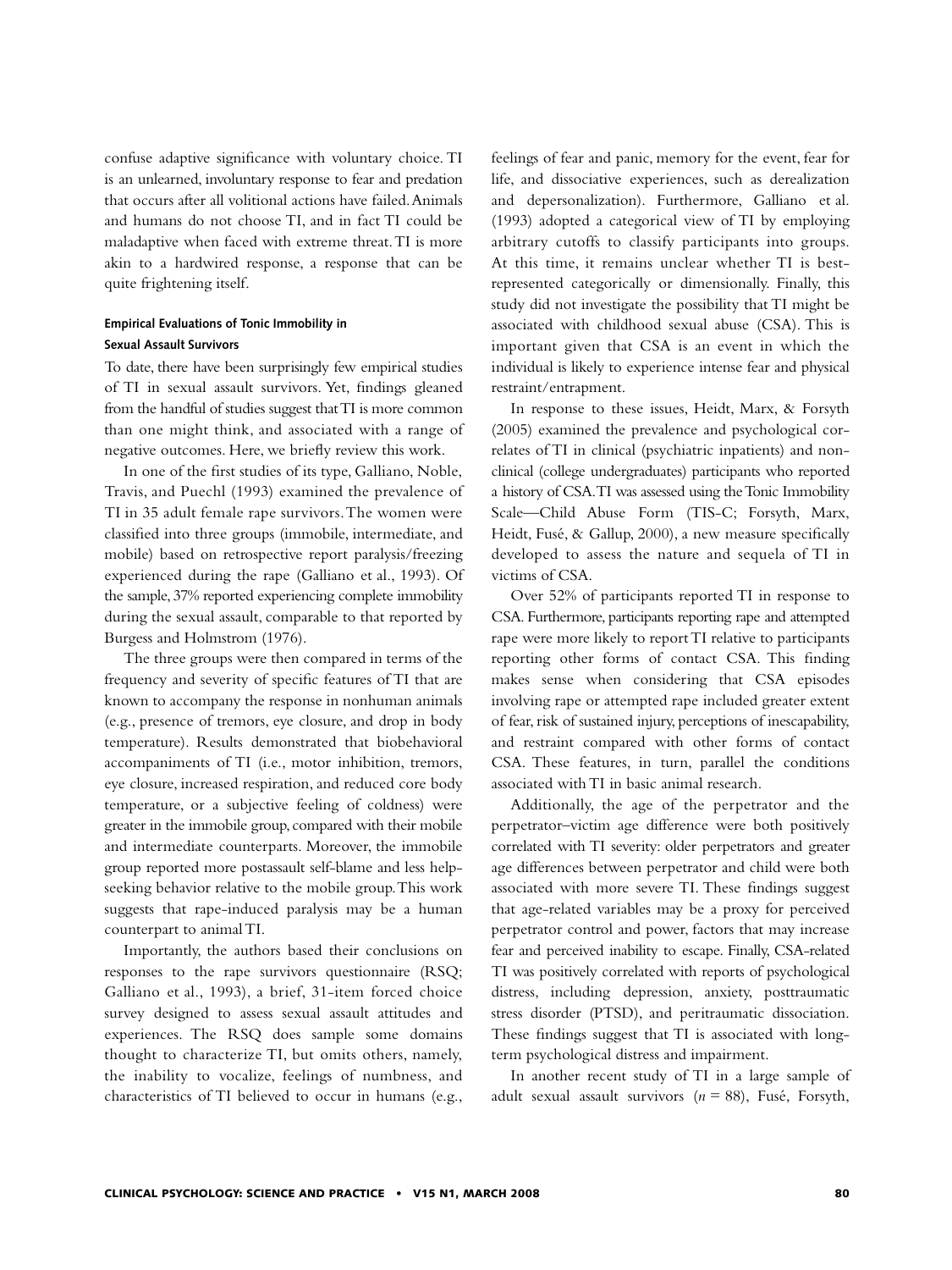Marx, Gallup, and Weaver (2007) found that 41.5% of respondents reported significant immobility and 12.5% reported extreme immobility (defined as a TIS score above the 90th percentile). This finding was replicated in a second independent sample of female sexual assault survivors ( $n = 191$ ), with 41.7% of participants reporting significant immobility during their most recent sexual assault and 10.4% reporting extreme immobility.

Collectively, the studies to date suggest that a substantial number of women with sexual victimization histories as children and adults report experiencing characteristics of the TI response during their assaults. Although one must be mindful that this work is based largely on retrospective self-report, it is interesting that any bias in reporting did not favor culturally sanctioned behaviors (e.g., struggle and resistance) that are often deemed more appropriate responses during sexual assault.

Although rape is one circumstance that has been explicitly discussed as a potential elicitor of TI in humans, there are likely many others, including attack by predators, motor vehicle accidents, military combat, airplane crashes, physical assaults, and even thrill rides (e.g., roller coasters). For example, Johnson (1984) interviewed flight crews involved in serious crashes and documented that crew members frequently encountered otherwise uninjured passengers who appeared frozen and were unable to move from their seats. Anecdotal reports from combat veterans also suggest that high fear circumstances that preclude escape may be sufficient for the induction of TI-like responses (Gallup & Rager, 1996; Solomon & Mikulincer, 2006).

# **Comparative Evaluation of Nonhuman and Human Expressions of Tonic Immobility**

Emerging work suggests several points of similarity between human and nonhuman animals in how they respond when exposed to conditions that involve both extreme fearfulness and restraint. More specifically, reports of feeling paralyzed among CSA and rape survivors resemble the physical immobility observed in laboratory animals following TI induction (Gallup & Rager, 1996). The same is true of survivors' self-report of trembling and shaking and the tremors seen in animals during TI. Feeling unable to call out or scream corresponds to animals' lack of vocalizations, whereas reports of feeling numb may relate to the lack of responsiveness to pain found in animals during TI. Subjective feelings of coldness reported by assault survivors correspond with findings of decreased body temperature in immobile animals. Emotional and cognitive/evaluative responses to sexual assault (e.g., feelings of extreme fear or panic, or fear for one's life) are typically assumed to occur in animals when exposed to cues related to predation (Gallup, 1977).

In cases of rape, as with TI in nonhuman animals, factors affecting the level of fear and amount of restraint experienced by the victim should be predictive of the experience and expression of TI. For example, sexual assaults that are characterized by greater levels of restraint, such as attempted rape and rape, may be associated with increased susceptibility to TI. Moreover, individuals who are sexually assaulted by a stranger and/or in an unfamiliar context may be more likely to exhibit TI or a potentiated TI reaction due to increased levels of fear. This latter proposition is consistent with previous work showing that novel experimental conditions produce greater fear and, thus, increase the likelihood of TI.

More violent sexual assaults involving extensive contact between the victim and perpetrator may also potentiate fear, resulting in increased TI susceptibility. Individuals who consume alcohol or other sedatives may be less likely to exhibit TI in response to an episode of sexual assault, (e.g. assault, perhaps) perhaps due to associated attenuation in the neurobiological mechanisms responsible for potentiated fearful responding. Alternatively, alcohol or other sedatives may not attenuate neural mechanisms responsible for potentiated fear responding, but produce a reduction in other socially instilled inhibitory behaviors. Similarly, genetic differences in emotionality and its expression, particularly the tendency to experience high levels of fear in response to salient stimuli, may be associated with differential susceptibility to TI.

## **Verbal–Cognitive Domains Influencing Fear and Restraint**

Humans differ from nonhuman organisms in one key respect, language and verbal–cognitive relational abilities. This difference has important implications for understanding how humans experience fear as well as perceptions of restraint. For instance, although fear is a primitive emotional response, whether or not organisms experience fear—and more importantly what they do about it may depend on the perceived meaning or significance of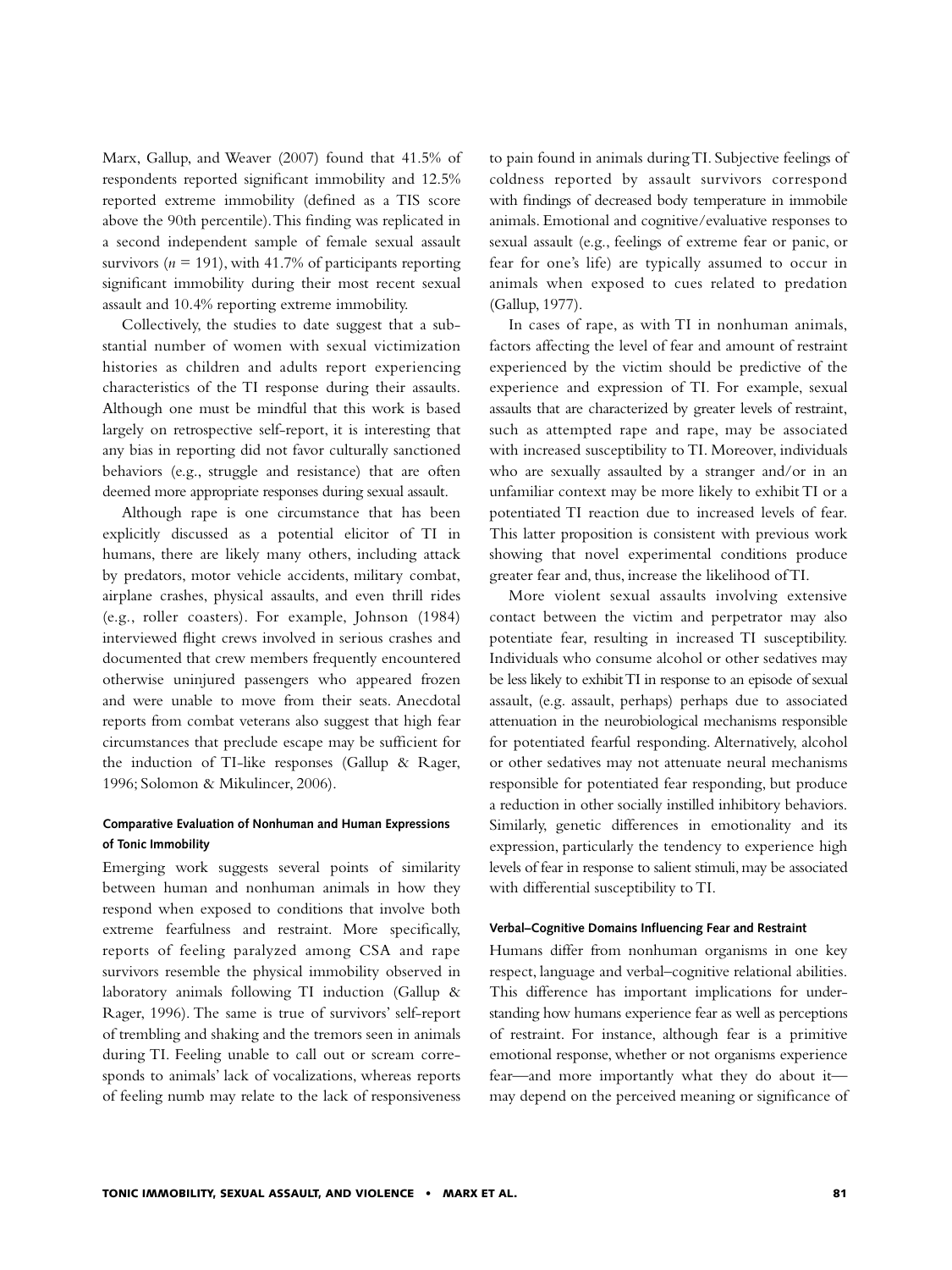the situation. In other words, the representation and appraisal of circumstances and accompanying emotion is a critical element in determining the strength, expression, and regulation of emotions in humans. In contrast, nonhuman animals have no known means of representing features of their environment or cognitive world, and as a consequence can only act to regulate and respond to the cues that evoke threat and danger. They do not appear to act deliberately or intentionally to regulate their emotional responses (e.g., struggle with fear, suicide to escape pain; see Forsyth, Eifert, & Barrios, 2006).

To account for how humans respond to threat, Foa and Kozak (1986) adopted Lang's (1977) notion of fear as a cognitive structure containing representations of the feared stimuli, fear responses, and the meaning associated with these stimuli and responses. This account suggests that cognition and emotion are inextricably intertwined, that the meanings associated with fearful stimuli and responses affect what humans may perceive as frightening and the magnitude of fear experienced. According to this view, perceptions and judgments of what is frightening in future contexts are determined, in large part, by prior experiences and the perceived outcomes of those experiences (Foa & Kozak, 1986). Consequently, individuals may vary widely in terms of what they perceive as fearful, based simply on the outcome of past experience with a similar stimulus or set of stimuli. These stimuli can be actual situational elements or emotions and thoughts that are reminiscent of earlier experiences that were associated with fear.

There are numerous additional variables that may play a role in determining what humans perceive as fearful, including genetic vulnerabilities (e.g., temperament, neuroticism), coping and attributional styles, perceptions regarding particular elements of the situation (e.g., controllability and predictability), cultural and contextual variables, and family history (see Mineka & Zinbarg, 2006). There are also individual differences in the magnitude of fear experienced given a certain set of circumstances. That is, two people presented with identical situational variables may experience differing levels of fear, based on individual differences in one or more of the aforementioned variables.

Collectively, this work suggests that any conceptualization of fear as a modulating factor in the susceptibility to and duration of TI in humans (see Figure 1) must be predicated on an understanding of the numerous variables that can interact in determining what is frightening for an individual in a particular context. Acknowledging that the conceptualization of fear in humans may be somewhat more complex relative to nonverbal animals does not diminish the role of fear in TI. To date, available evidence suggests that it would be unlikely for humans to experience TI absent a strong fear response.

# **Perceptions of Restraint, Escape, and Control**

Human cognitive–verbal–symbolic representation capabilities also make it possible for humans to construe a wide range of stimuli and contexts as suggestive of restraint or inescapability. For instance, feeling trapped in a sexual encounter may functionally generalize to circumstances that are quite dissimilar from sexual trauma, such as feeling trapped in an elevator or trapped in a relationship. Such stimuli or contextual elements include the presence of a weapon; the apparent size and strength differentials between the perpetrator and victim in cases of violence, psychological intimidation, and threats; verbally transmitted information about the likely consequences of attempts at escape; attributions made regarding predictability and controllability; and the perception of entrapment as a result of the characteristics of the physical surroundings (e.g., novel environment, no visible escape routes). In short, advanced verbal– cognitive capacities can broaden the effects of various contexts and stimuli so as to occasion and influence the perception of restraint and inescapability in humans in ways that go well beyond similarity based on formal stimulus properties of events (e.g., stimulus generalization). In fact, among humans, such perceptions may be even more important than the direct contingencies (e.g., actual physical restraint; Abramson, Seligman, & Teasdale, 1978).

Differential perceptions of predictability and controllability may be strongly influenced by preexisting memory networks, resulting in wide variability in the experience of fear among individuals, given similar situational variables (Abramson et al., 1978; Foa, Zinbarg, & Rothbaum, 1992). Research with nonhuman animals has shown that experiences with uncontrollable and unpredictable aversive events not only produce persistent arousal and increased fear, but they also result in central nervous system opioid-mediated analgesia (a hallmark symptom of TI), enhanced learning of passive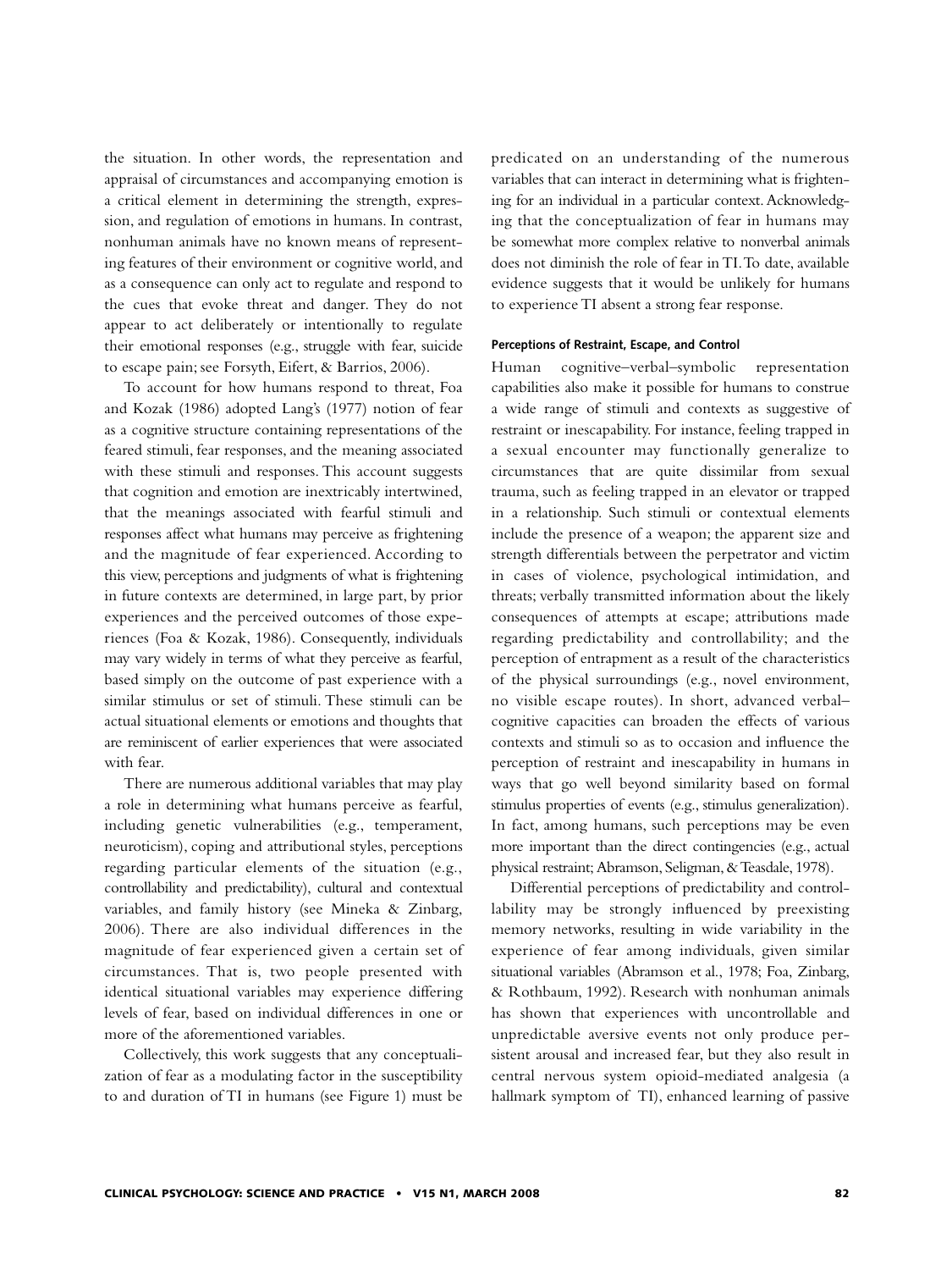avoidance (i.e., avoidance of an aversive event through nonresponding), and impaired learning of active avoidance (i.e., avoidance of an aversive event through emitting a specific response; Foa, Zinbarg, & Rothbaum, 1992; Overmier & Seligman, 1967; Rush, Mineka, & Suomi, 1982; Seligman & Maier, 1967). Additionally, enhanced learning of passive avoidance often persists even when environmental contingencies are altered, such that animals will not attempt to escape when presented with an escapable situation (Seligman & Maier, 1967). With regard to TI, Maser and Gallup (1974) found that animals exposed to uncontrollable shock exhibited TI durations four times longer than those exposed to escapable shock, suggesting that controllability may, in part, moderate susceptibility to, and duration of the TI response.

Thus, individuals who perceive an event as more unpredictable and uncontrollable as a result of situational elements and individual differences (e.g., preexisting memory networks) may be more likely to perceive a situation as inescapable, regardless of environmental contingencies. In some cases, minimal physical contact coupled with extreme fear may be sufficient to induce TI in certain individuals. As such, when discussing TI in humans, it may be appropriate to conceptualize "restraint" broadly to include entrapment and the perception of inescapability coupled with physical contact.

Along these lines, Fusé et al. (2007) found that two cognitive experiences, namely, fear for one's life and feeling detached from oneself (depersonalization), were associated with TI in female survivors of sexual assault. These findings suggest that general fear and panic are insufficient for the induction of TI. The more critical elements were perceived or actual threat to life coupled with circumstances that prevent escape. One obvious problem with this interpretation is that most animals are not thought to be able to distinguish between fear and fear for one's life. This report or appraisal, in turn, may be different than actual threat to one's life. This view is consistent with basic conceptualizations of TI and findings from the animal literature, noting that TI is more probable under conditions of predation and the possibility of harm or death (Gallup, 1977). Thus, extreme fear may be on a separate dimension from immobility, and require the addition of physical restraint or circumstances that function to prevent escape in order to induce TI in humans.

Among humans, depersonalization (but not derealization) may be a by-product, or even a component of TI (Fusé et al., 2007). For instance, a sense of "self" detachment may occur during TI, in part, because individuals are attending to the external environment more sharply. Animals in TI remain acutely aware of their surroundings, carefully scanning the environment for signals indicating the possibility for successful escape (Gallup, 1977). Although research clearly shows that dissociation can occur apart from immobility, it is unclear whether TI increases the likelihood of dissociative experiences. Fusé et al. (2007) and Heidt et al. (2005) provided evidence that symptoms of dissociation were associated with TI. Although the exact relation between TI and dissociation is unclear, a number of researchers have demonstrated that peritraumatic dissociation is a potent risk factor for PTSD (e.g., Ozer, Best, Lipsey, & Weiss, 2003). The problem of directionality remains an issue that prospective strategies may help to resolve. These and other cognitive sequelae to TI are difficult to study in nonhuman species.

### **Tonic Immobility and Psychopathology**

Results from the Heidt et al. (2005) study indicated that TI occurring in response to an episode of CSA was associated with long-term psychological distress; yet, the mechanism by which this experience affects psychological functioning is unclear. One possibility, first suggested by Suarez and Gallup (1979), is that TI may contribute to feelings of self-blame and guilt for not having done more to prevent or limit the attack (e.g., Metzger, 1976). This possibility was corroborated by Mezey and Taylor (1988), who found that women who felt paralyzed during rape were more likely to self-blame and report higher levels of guilt than women who did not feel paralyzed during an assault. Self-blame and guilt, in turn, have been shown to be related to poorer recovery from sexual assault (Frazier, 1990; Ullman, 1997).

Self-blaming is often compounded by attributions of responsibility made by those around the victim (e.g., family, friends, and the legal system), such as "Why didn't you fight back?" or "You obviously asked for this." In support of this view, McCaul, Veltum, Boyechko, and Crawford (1990) compared attributions of blame in college students across nine rape scenarios. The scenarios differed in terms of extent of early signs of danger and active resistance (e.g., fighting back). Results demonstrated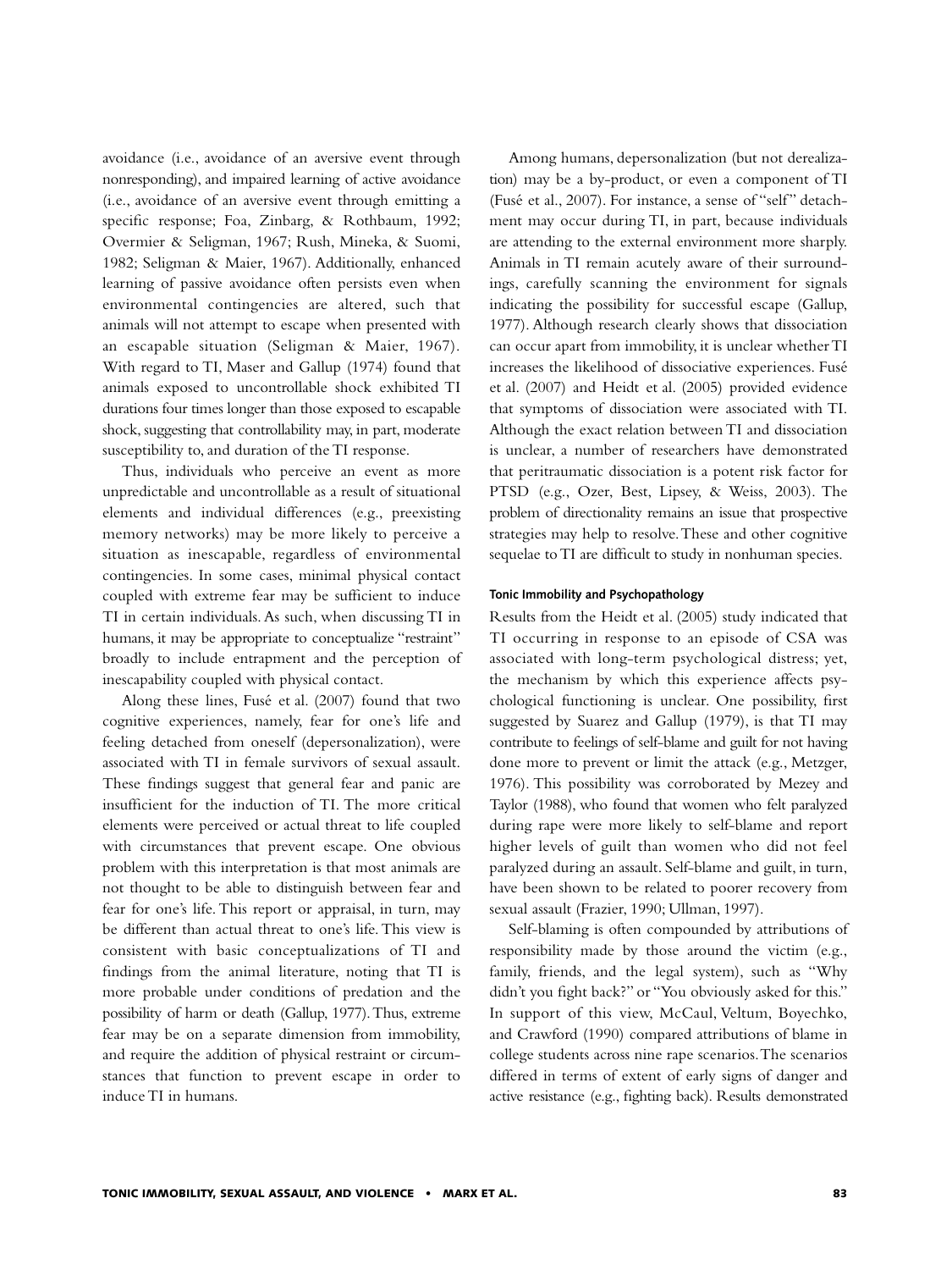that participants were more likely to blame the assailant when the victim exhibited more active resistance, whereas victims were more likely to be blamed when there was little evidence of active struggle (McCaul et al., 1990). Consequently, TI assault survivors may experience less emotional and social support for not doing more to prevent or escape from the assailant. Poor-quality support, in turn, may place such individuals at greater risk for more severe PTSD symptomatology (Zoellner, Foa, & Brigidi, 1999). These and other unresolved issues demand more serious consideration, as they will likely inform the psychological treatment of sexual assault survivors, as well as legal and social policy decisions in the arena of sexual victimization.

Others have suggested that the freezing that occurs during TI may itself promote the emergence of PTSD and other posttraumatic sequelae (e.g., Levine, 1997; Ogden & Minton, 2002). Specifically, these authors suggest that the TI response thwarts other more active and adaptive defensive responses from occurring during and after trauma. These failed responses, along with the inability to modulate arousal, can be sources of distressing bodily experiences and ultimately lead to trauma symptoms.

Importantly, the conditions that elicit TI (restraint and high levels of fear) are the same conditions that have been found to be risk factors for PTSD following sexual trauma (Ozer et al., 2003). Given that restraint and fear are the antecedent conditions necessary to produce TI, Bovin et al. (2007) evaluated whether TI mediated for the relation between fear, restraint, and PTSD symptomatology. Results showed that the initial conditions for mediation were met. When all variables were entered into the model, TI fully mediated the relation between restraint and PTSD symptom severity and partially mediated the relation between fear and PTSD symptom severity. These preliminary findings suggest that TI may be an important causal factor in determining whether or not survivors develop PTSD and other psychopathology in the wake of a sexual assault. Specifically, the TI experience itself might be so aversive and frightening that having such an experience promotes the onset of posttraumatic stress symptomatology. This possibility is consistent with other data showing that 47% of a sample of rape survivors who experienced TI symptoms reported these symptoms to be extremely frightening. Importantly, given the retrospective nature of these data,

the exact relation between TI and PTSD remains unclear. An alternate possibility is that TI and PTSD are by-products of the same experiences, namely, changes in limbic system functions and serotonin and neuroendocrine levels (Maser, Gallup, & Hicks, 1975; Moskowitz, 2004; Shin, Rauch, & Pitman, 2005; Yehuda, 2002) that may occur during, and as a result of, sexual assault. Likewise, both PTSD and TI have been associated with particular genetic predispositions (e.g., Jones, Mills, & Faure, 1991; McGraw & Klemm, 1973; Segman & Shalev, 2003), and it is possible that the same genetic predisposition may be responsible for the elicitation of TI and subsequent psychopathology.

#### **CONCLUSIONS AND FUTURE DIRECTIONS**

The accumulation of nearly 400 years of research has established TI as a widely exhibited and well-understood defensive reaction. The behavioral characteristics of the response have been examined in numerous species distributed throughout the phylogenetic scale and, with few exceptions, are consistent across the various species studied. Similarly, the relative consistency of the response across species is apparent in empirical investigations, demonstrating that comparable induction conditions reliably elicit the response, that habituation occurs across trials, and that central processing, learning, and memory remain intact during TI.

To date, the FH represents the most comprehensive and parsimonious account of TI and provides an explanatory framework that can be applied at several levels of analysis, including developmental, genetic, behavioral, neurological, chemical, and ethological. Yet, fear alone is not a sufficient condition for TI and, thus, a complex, multidimensional model incorporating psychobiological and experiential variables occurring before, during, and following TI in humans is warranted. Although the possibility that humans may exhibit TI has been suggested since the late 1970s, little research has examined this issue. To date, most studies of human TI have utilized retrospective self-report methodologies assessing the prevalence and correlates of rape-induced paralysis. The absence of experimental work examining TI in humans, including its relation with other forms of trauma beyond sexual assault, limits the ability to draw firm conclusions. We speculate that TI ought to be moderated and expressed somewhat differently in humans relative to nonverbal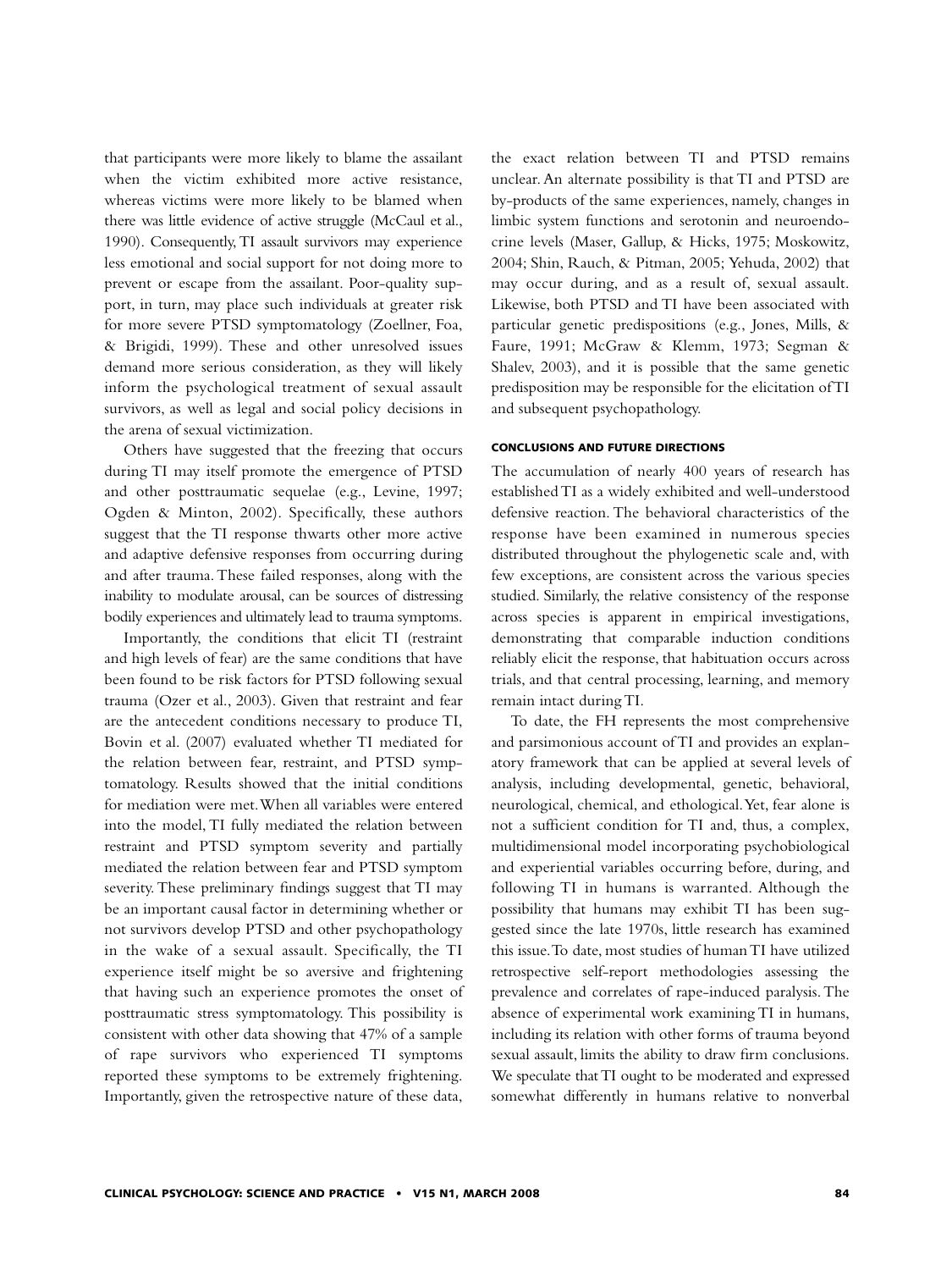organisms. This notion fits with what we know about the role of human verbal–cognitive activity in regulating the experience and expression of emotional responses. More pointedly, everything we know from the animal and human literature to date suggests that the TI response itself may be traumatic.

Investigations of survivor behavior during rape and sexual assault tend to focus on psychological responses (i.e., telling oneself to remain calm) or overt behaviors (i.e., fighting back or screaming), and particularly how these reactions influence postassault adjustment. TI, however, is a response to trauma that requires consideration of (a) the circumstances of the trauma, and (b) how those conditions affect survivor reactions. We need to understand TI in humans, particularly the psychophysiological differences between survivors who experience TI and those who do not. Likewise, research evaluating TI during other traumatic events should clarify whether TI is specific to sexual assault conditions or occurs when the powerful action tendency to fight or escape is unsuccessful. TI would be expected to occur in high-threat situations involving restraint or circumstances that preclude escape more generally, not just during sexual assault (Gallup, 1974b).

It is necessary to explore the extent to which humans and nonhuman animals differ with respect to certain important characteristics of the TI experience. For example, it would be important to know whether, among humans, TI serves an adaptive function during sexual victimization and other forms of trauma. Might such a response under those conditions reduce the likelihood that a perpetrator will complete a sexual assault? Might it reduce the likelihood that a perpetrator will seriously injure an individual during a sexual assault? Another important question concerns the nature of TI itself. Certainly, the presence of TI among nonhuman animals is unambiguous, as the animal is either in TI or not, as defined by the lack of the righting response. However, for clinical purposes, it may matter less if TI among humans is an "all or none" phenomenon, as the intensity of the TI response among humans may be an important factor in the onset and maintenance of posttrauma psychopathology.

Other important unanswered questions about TI among humans concern the extent to which fear and restraint are needed to induce the response, whether TI habituates after repeated trauma, and whether TI can be reinstated after a subsequent aversive experience. Further research on human TI should also examine individual differences in the susceptibility to, and expression of, the response as a function of various biological, psychological, and social variables. Also, it is important to know whether or not the propensities to experience TI change as humans develop verbally and cognitively. These and other unresolved questions point to the need for future research to better understand the nature and phenomenology of TI across the trauma spectrum. Such research ought to help clarify important boundary conditions that may moderate human TI expression, thus informing the development of an explanatory framework for human TI. It is also important to disentangle the unique contribution of TI to the development of short- and long-term posttrauma difficulties as well as the mechanism(s) through which TI may promote poor posttrauma functioning.

The presence of an immobility reaction during a sexual assault may have important implications for treatment of postassault psychopathology. For example, like peritraumatic dissociation (e.g., Griffin, Resick, & Mechanic, 1997; Lanius et al., 2002), TI may be associated with suppression of autonomic arousal to trauma reminders. Such a possibility is consistent with findings from studies with nonhuman animals that have shown that TI is associated with decreased autonomic arousal (e.g., chickens—Gentle, Jones, & Wooley, 1989; Nash, Gallup, & Czech, 1976—and pointer dogs—Reese, Newton, & Angel, 1982). Cognitive-behavioral treatments for PTSD generally aim to decrease physiological arousal to trauma-related cues through strategies such as exposure, relaxation, and cognitive restructuring (Foa & Rothbaum, 1998). Although these strategies may prove effective in many cases of PTSD, they may not be appropriate for cases of PTSD in which the client responded to the trauma with reduced physiologic arousal and motor inhibition (such as in TI), as well as suppressed arousal to subsequent trauma reminders. Indeed, some have argued that those who respond to trauma reminders with blunted physiological responding may not be the best candidates for exposure-based therapies (e.g., Hembree, Rauch, & Foa, 2003).

Perhaps treatment aimed at increasing arousal to trauma cues would be more appropriate for clients who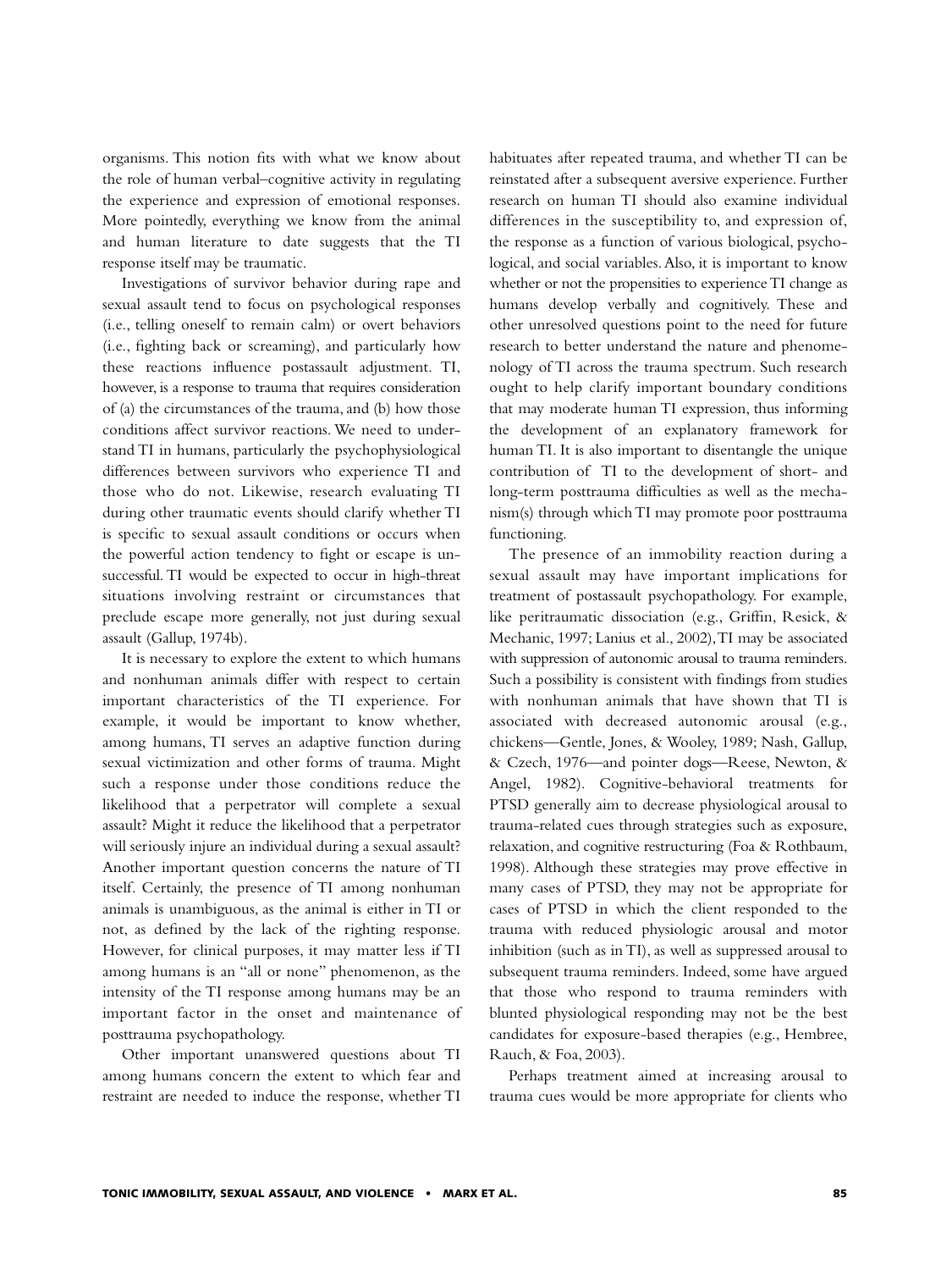experienced TI coupled with sexual assault. This alternative is consistent with other already existing treatment approaches for trauma survivors that emphasize experiencing the somatic sequence of an active defensive response through the tracking of physical sensations and increasing arousal (e.g., Levine, 1997; Ogden & Minton, 2002). Importantly, these alternative treatment approaches have not yet been empirically established through independent replications.

Finally, there is a need for greater public education. Widespread acknowledgment and understanding of the TI response may lead to an increased capacity for assault survivors to feel more comfortable disclosing aspects of their experience (specifically, the inability to fight back), and may also foster a more supportive environment that is sensitive to this dimension of trauma response and its consequences. In this context, it is also critical for therapists working with sexual assault survivors to include assessment of TI as part of their clinical practice, recognizing that this response is common, associated with negative outcomes, and likely will impact outcomes in those seeking professional help for their sexual assault– related difficulties.

#### **REFERENCES**

- Abarbanel, G. (1986). Rape and resistance. *Journal of Interpersonal Violence*, *1*, 100–105.
- Abramson, L. U., Seligman, M. E. P., & Teasdale, J. D. (1978). Learned helplessness in humans: Critique and reformulation. *Journal of Abnormal Psychology*, *87*, 49–74.
- Andersen, I. L., Boe, K. E., Foerevik, G., Janczak, A. M., & Bakken, M. (2000). Behavioural evaluation of methods for assessing fear responses in weaned pigs. *Applied Animal Behavioural Science*, *69*, 227–240.
- Barlow, D. H., Chorpita, B. F., & Turovsky, J. (1996). Fear, panic, anxiety, and disorders of emotion. In D. A. Hope (Ed.), *Nebraska Symposium on Motivation, 1995: Perspectives on anxiety, panic, and fear. Current theory and research in motivation, vol. 43* (pp. 251–328). Lincoln: University of Nebraska Press.
- Berns, P. V., & Bell, L. M. (1979). Tonic immobility in chicks during presentations and withdrawals of an imprinting stimulus. *Animal Learning & Behavior*, *7*, 383–386.
- Blanchard, R. J., Blanchard, D. C., Takahashi, T., & Kelley, M. J. (1977). Attack and defensive behavior in the albino rat. *Animal Behaviour*, *25*, 622–634.
- Blanchard, R. J., Ohl, F., van Kampen, M., Blanchard, D. C., & Fuchs, E. (2001). Attack and defense in conspecific

fighting in tree shrews (*Tupaia belangeri*). *Aggressive Behavior*, *27*, 139–148.

- Bovin, M., Jager-Hyman, S., Marx, B. P., Castro, F., Heidt, J. M., Gold, S. D., et al. (2007). A further exploration of the relation between tonic immobility and posttraumatic stress disorder symptom severity among female rape survivors. Manuscript under review.
- Bradley, M. M., Codispoti, M., Cuthbert, B. N., & Lang, P. J. (2001). Emotion and motivation I: Defensive and appetitive reactions in picture processing. *Emotion*, *1*, 276–299.
- Brady, J. V., & Nauta, W. J. H. (1953). Subcortical mechanisms in emotional behavior: Affective changes following septal forebrain lesions in the albino rat. *Journal of Comparative and Physiological Psychology*, *46*, 339–346.
- Braud, W. G., & Ginsberg, H. J. (1973). Effect of administration of adrenalin on immobility reaction in domestic fowl. *Journal of Comparative and Physiological Psychology*, *83*, 124–217.
- Burgess, A. W., & Holmstrom, L. L. (1976). Coping behavior of the rape victim. *American Journal of Psychiatry*, *133*, 413– 418.
- Burton, R. G. (1931). A book of man-eaters. Excerpt cited in J. D. Maser, & Gallup, G. G., Jr. (1977). Tonic immobility and related phenomena: A partially annotated, tricentennial bibliography, 1936 to 1976. *Psychological Record*, *27*, 177– 217.
- Contarino, A., Baca, L., Kennelly, A., & Gold, L. H. (2002). Automated assessment of conditioning parameters for context and cued fear in mice. *Learning & Memory*, *9*, 89–96.
- Crawford, F. T. (1977). Induction and duration of tonic immobility. *Psychological Record*, *27*, 89–107.
- Cuthbert, B. N., Bradley, M. M., & Lang, P. J. (1996). Probing picture perception: Activation and emotion. *Psychophysiology*, *33*, 103–111.
- Davies, D. C., Martinez-Garcia, F., & Lanuza, E. (2002). Striato-amygdaloid transition area lesions reduce the duration of tonic immobility in the lizard *Podarcis hispanica*. *Brain Research Bulletin*, *57*, 537–541.
- Edson, P. H., & Gallup, G. G., Jr. (1972). Tonic immobility as a fear response in lizards (*Anolis carolinensis*). *Psychonomic Science*, *26*, 27–28.
- Erhard, H. W., & Mendl, M. (1999). Tonic immobility and emergence times in pigs: More evidence for behavioral strategies. *Applied Animal Behaviour Science*, *61*, 227–237.
- Erhard, H. W., Mendl, M., & Christiansen, S. B. (1999). Individual differences in tonic immobility may reflect behavioural strategies. *Applied Animal Behaviour Science*, *64*, 31–46.
- Ewell, A. H., Jr., & Cullen, J. M. (1981). Tonic immobility as a predator defense in the rabbit (*Orycotolagus cunciculus*). *Behavioral and Neural Biology*, *31*, 483–489.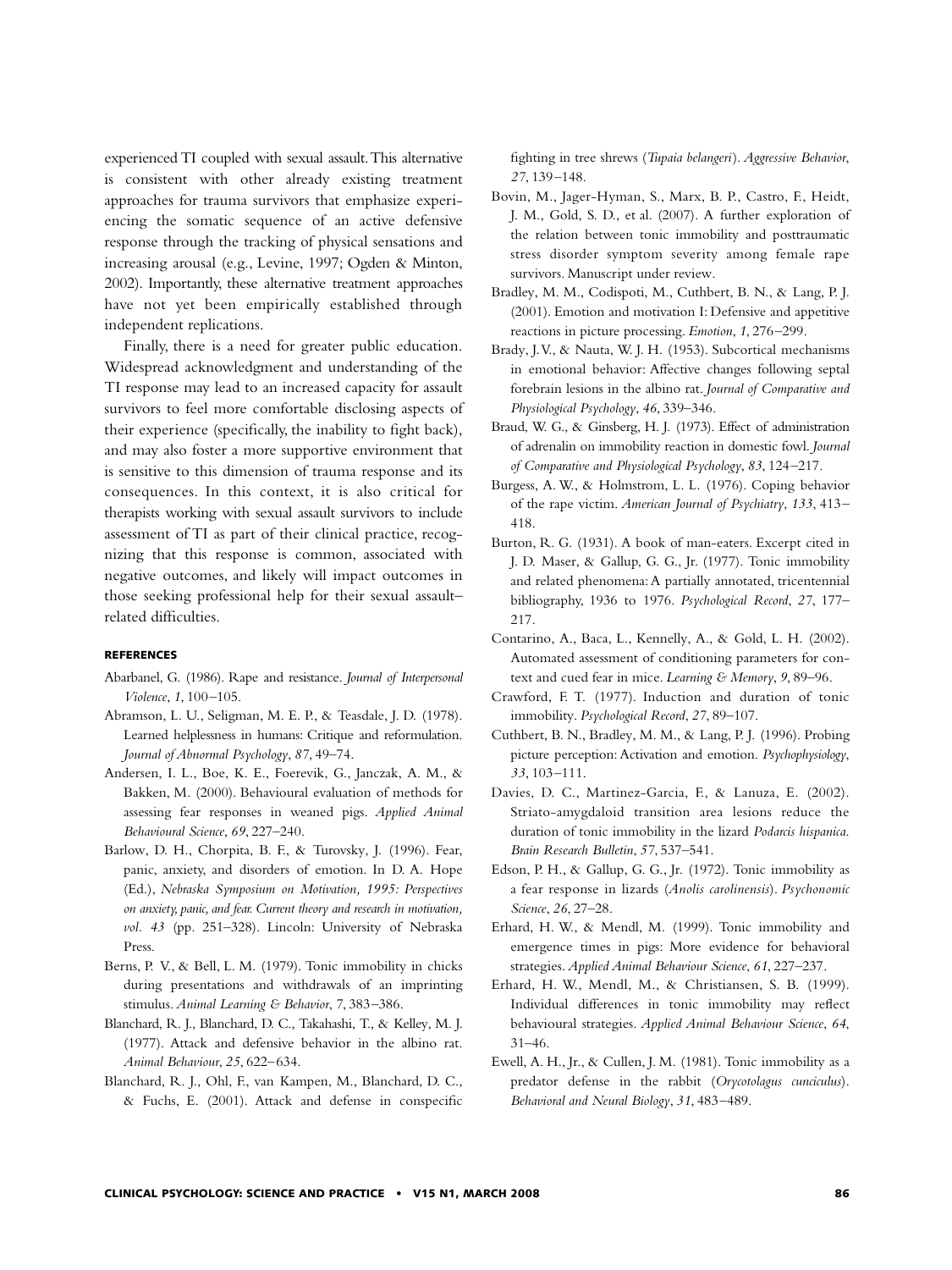- Fanselow, M. S. (1994). Neural organization of the defensive behavior system responsible for fear. *Psychonomic Bulletin & Review*, *1*, 429–438.
- Foa, E. B., & Kozak, M. J. (1986). Emotional processing of fear: Exposure to corrective information. *Psychological Bulletin*, *99*, 20–35.
- Foa, E. B., & Rothbaum, B. O. (1998). *Treating the trauma of rape*. New York: Guilford Press.
- Foa, E. B., Zinbarg, R., & Rothbaum, B. O. (1992). Uncontrollability and unpredictability in post-traumatic stress disorder: An animal model. *Psychological Bulletin*, *112*, 218–238.
- Forsyth, J. P., Eifert, G. H., & Barrios, V. (2006). Fear conditioning in an emotion regulation context: A fresh perspective on the origins of anxiety disorders. In M. G. Craske, D. Hermans, & D. Vansteenwegen (Eds.), *Fear and learning: From basic processes to clinical application* (pp. 133–153). Washington, DC: American Psychological Association.
- Forsyth, J. P., Marx, B., Heidt, J., Fusé, T. M. K., & Gallup, G. G., Jr. (2000). *The Tonic Immobility Scale—Child Form*. Albany, NY: Authors.
- Frazier, P. (1990). Victim attributions and post-rape trauma. *Journal of Personality and Social Psychology*, *59*, 298–304.
- Fusé, T., Forsyth, J. P., Marx, B. P., Gallup, G. G., & Weaver, S. (2007). Factor structure of the Tonic Immobility Scale in female survivors of sexual assault: An exploratory and confirmatory factor analysis. *Journal of Anxiety Disorders*, *21*, 265–283.
- Galliano, G., Noble, L., Travis, L. A., & Puechl, C. (1993). Victim reactions during rape/sexual assault: A preliminary study of the immobility response and its correlates. *Journal of Interpersonal Violence*, *8*, 109–114.
- Gallup, G. G., Jr. (1972). Mirror-image stimulation and tonic immobility in chickens. *Psychonomic Science*, *28*, 257–259.
- Gallup, G. G., Jr. (1973). Simulated predation and tonic immobility in *Anolis carolinensis*. *Copeia*, *3*, 623–624.
- Gallup, G. G., Jr. (1974a). Animal hypnosis: Factual status of a fictional concept. *Psychological Bulletin*, *81*, 836–853.
- Gallup, G. G., Jr. (1974b). Genetic influences on tonic immobility in chickens. *Animal Learning and Behavior*, *2*, 145–147.
- Gallup, G. G., Jr. (1977). Tonic immobility: The role of fear and predation. *Psychological Record*, *27*, 41–61.
- Gallup, G. G., Jr., Boren, J. L., Suarez, S. D., Wallnau, L. B., & Gagliardi, G. J. (1980). Evidence for the integrity of central processing during tonic immobility. *Physiology and Behavior*, *25*, 189–194.
- Gallup, G. G., Jr., Creekmore, H. S., & Hill, W. E. (1970). Shock-enhanced immobility reactions in chickens: Support for the fear hypothesis. *Psychological Record*, *20*, 243–245.
- Gallup, G. G., Jr., Cummings, W. H., & Nash, R. F. (1972). The experimenter as an independent variable in studies of animal hypnosis in chickens. *Animal Behaviour*, *20*, 166–169.
- Gallup, G. G., Jr., Ledbetter, D. H., & Maser, J. D. (1976). Strain differences among chickens in tonic immobility: Evidence for an emotionality component. *Journal of Comparative and Physiological Psychology*, *90*, 1075–1081.
- Gallup, G. G., Jr., Nash, R. F., & Brown, C. W. (1971). The effects of a tranquilizer on the immobility reaction in chickens: Additional support for the fear hypothesis. *Psychonomic Science*, *23*, 127–128.
- Gallup, G. G., Jr., Nash, R. F., Donegan, N. H., & McClure, M. K. (1971). The immobility response: A predator induced reaction in chickens. *Psychological Record*, *21*, 513– 519.
- Gallup, G. G., Jr., Nash, R. F., & Ellison, A. L., Jr. (1971). Tonic immobility as a reaction to predation: Artificial eyes as a fear stimulus for chickens. *Psychonomic Science*, *23*, 79–80.
- Gallup, G. G., Jr., & Rager, D. R. (1996). Tonic immobility as a model of extreme states of behavioral inhibition: Issues of methodology and measurement. In P. R. Sanberg, K. P. Ossenkopp, & M. Kavaliers (Eds.), *Motor activity and movement disorders* (pp. 57–80). Totowa, NJ: Humana Press.
- Gallup, G. G., Jr., Rosen, T. S., & Brown, C. W. (1972). Effect of conditioned fear on tonic immobility in domestic chickens. *Journal of Comparative and Physiological Psychology*, *78*, 22–25.
- Gelez, H., Archer, E., Chesneau, D., Lindsay, D., & Fabre-Nys, C. (2004). Role of experience in the neuroendocrine control of ewes' sexual behavior. *Hormones and Behavior*, *45*, 190– 200.
- Gentle, M. J., Jones, R. B., & Wooley, S. C. (1989). Physiological changes during tonic immobility in *Gallus gallus* var domesticus. *Physiology and Behavior*, *46*, 843–847.
- Gilman, T. T., Marcuse, F. L., & Moore, A. U. (1950). Animal hypnosis: A study of tonic immobility in chickens. *Journal of Comparative and Physiological Psychology*, *43*, 99–111.
- Griffin, M. G., Resick, P. A., & Mechanic, M. B. (1997). Objective assessment of peritraumatic dissociation: Psychophysiological indicators. *American Journal of Psychiatry*, *154*, 1081–1088.
- Hatton, D. C., & Thompson, R. W. (1975). Termination of tonic immobility in chickens by auditory stimulation. *Bulletin of the Psychonomic Society*, *5*, 61–62.
- Heidt, J. M., Marx, B. P., & Forsyth, J. P. (2005). Tonic immobility and childhood sexual abuse: Evaluating the sequela of rape-induced paralysis. *Behavior Research and Therapy*, *43*, 1157–1171.
- Hembree, E. A., Rauch, S. A. M., & Foa, E. B. (2003). Beyond the manual: The insider's guide to prolonged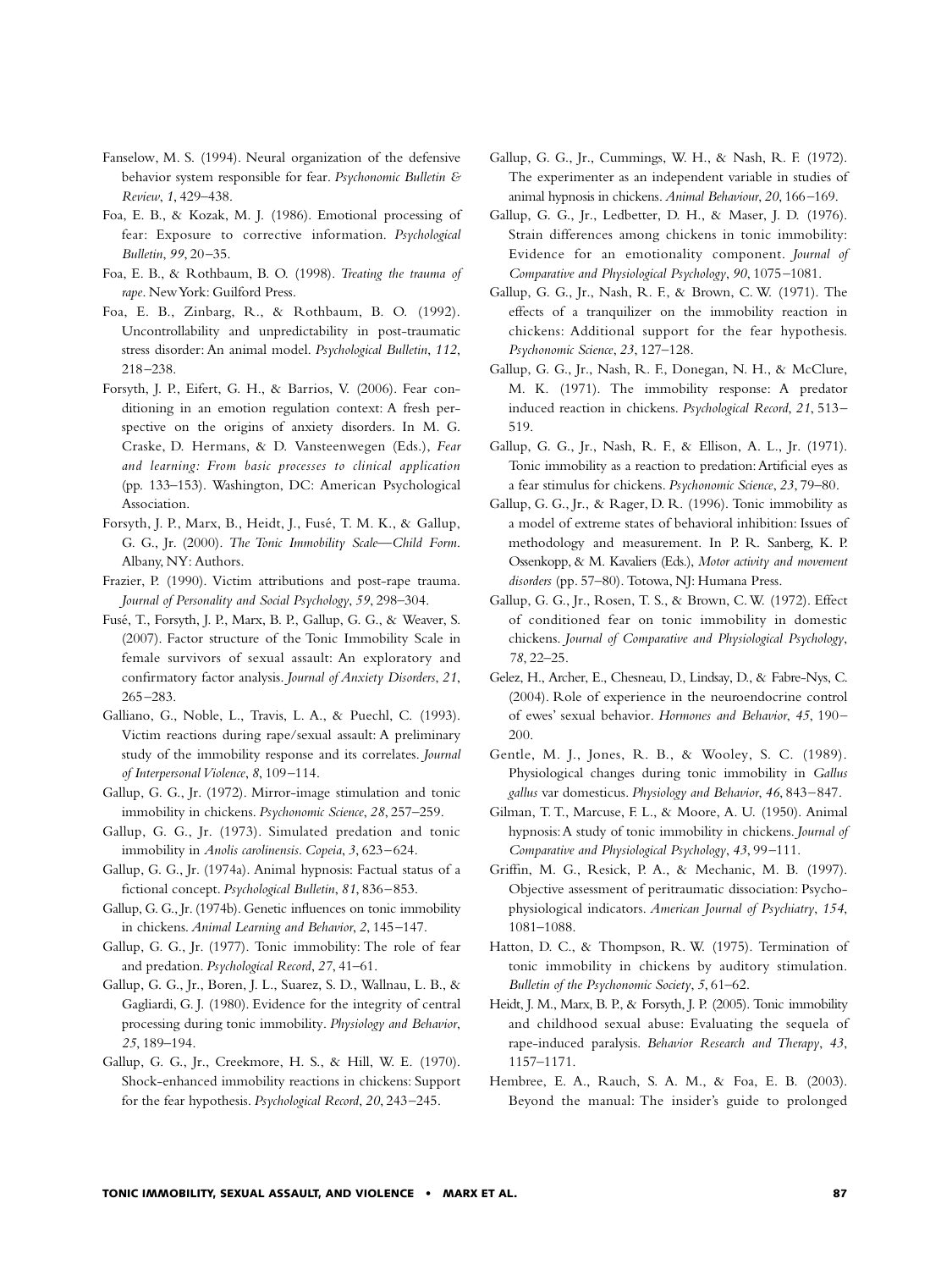exposure for PTSD. *Cognitive and Behavioral Practice*, *10*, 22–30.

- Hennig, C. W. (1978). Tonic immobility in the squirrel monkey (*Saimiri sciureus*). *Primates*, *19*, 333–342.
- Herzog, H. A., Jr., & Burghardt, G. M. (1974). Prey movement and predatory behavior of juvenile western yellow-bellied racers, *Coluber constrictor mormon*. *Herpetologica*, *30*, 285– 289.
- Hoagland, H. (1928). The mechanism of tonic immobility ("animal hypnosis"). *Journal of General Psychology*, *1*, 426– 447.
- Holcombe, V., Sterman, M. B., Goodman, S. J., & Fairchild, M. B. (1979). The immobilization response in rhesus monkeys: A behavioral and electroencephalographic study. *Experimental Neurology*, *63*, 420–435.
- Johnson, D. (1984). *Just in case: A passenger's guide to safety and survival*. New York: Plenum.
- Jones, R. B. (1993). Reduction of the domestic chick's fear of human beings by regular handling and related treatments. *Animal Behaviour*, *46*, 991–998.
- Jones, R. B., Mills, A. D., & Faure, J. (1991). Genetic and experiential manipulation of fear-related behavior in Japanese quail chicks (*Coturnix coturnix japonica*). *Journal of Comparative Psychology*, *105*, 15–24.
- Jones, R. B., & Waddington, D. (1993). Attenuation of the domestic chick's fear of human beings via regular handling: In search of a sensitive period. *Applied Animal Behaviour Science*, *36*, 185–195.
- Kiernan, M. J., Westbrook, R. F., & Cranney, J. (1995). Immediate shock, passive avoidance and potentiation: Implications for the unconditioned response to shock. *Animal Learning & Behavior*, *23*, 22–30.
- Klemm, W. R. (1971). Neurophysiologic studies of the immobility reflex ("animal hypnosis"). In S. Ehrenpreis & O. C. Solnitzky (Eds.), *Neurosciences research*, *vol. 4* (pp. 165–212). New York: Academic Press.
- Klemm, W. R. (1977). Identity of sensory and motor systems that are critical to the immobility reflex (animal hypnosis). *Psychological Record*, *27*, 145–149.
- Lang, P. J. (1977). Imagery in therapy: An information processing analysis of fear. *Behavior Therapy*, *8*, 862–886.
- Lanius, R. A., Williamson, P. C., Boksman, K., Densmore, M., Gupta, M., Neufeld, R. W. J., et al. (2002). Brain activation during script-driven imagery-induced dissociative responses in PTSD: A functional magnetic resonance imaging investigation. *Biological Psychiatry*, *52*, 305–311.
- LeDoux, J. E. (2000). Emotion circuits in the brain. *Annual Review of Neuroscience*, *23*, 155–184.
- Leftwich, D., & May, J. G. (1974). Effects of conditioned aversive stimuli presented during tonic immobility in guinea

pigs. *Journal of Comparative and Physiological Psychology*, *87*, 513–516.

- Levine, P. (1997). *Waking the tiger: Healing trauma*. Berkeley, CA: North Atlantic Books.
- Maier, S. F., & Seligman, M. E. P. (1976). Learned helplessness: Theory and evidence. *Journal of Experimental Psychology: General*, *105*, 3–46.
- Marks, I. M. (1987). *Fears, phobias, and rituals: Panic, anxiety, and their disorders*. New York: Oxford University Press.
- Marshall, W. L., Laws, D. R., & Barbaree, H. E. (1990). *Handbook of sexual assault: Issues, theories, and treatment of the offender*. New York: Plenum Press.
- Maser, J. D., & Gallup, G. G., Jr. (1974). Tonic immobility in the chicken: Catalepsy potentiation by uncontrollable shock and alleviation by imipramine. *Psychosomatic Medicine*, *36*, 199–205.
- Maser, J. D., & Gallup, G. G., Jr. (1977). Tonic immobility and related phenomena: A partially annotated, tricentennial bibliography, 1936 to 1976. *Psychological Record*, *27*, 177–217.
- Maser, J. D., Gallup, G. G., Jr., & Barnhill, R. (1973). Conditioned inhibition and tonic immobility: Stimulus control of an innate fear response in the chicken. *Journal of Comparative and Physiological Psychology*, *83*, 128–133.
- Maser, J. D., Gallup, G. G., Jr., & Hicks, L. E. (1975). Tonic immobility in chickens: Possible involvement of monoamines. *Journal of Comparative and Physiological Psychology*, *89*, 319– 328.
- Maser, J. D., Gallup, G. G., Jr., Hicks, L. E., & Edson, P. H. (1974). Chlorpromazine dosage and duration of tonic immobility: Biphasic effects. *Pharmacology, Biochemistry, and Behavior*, *2*, 119–121.
- McCaul, K. D., Veltum, L. G., Boyechko, V., & Crawford, J. J. (1990). Understanding attributions of victim blame for rape: Sex, violence, and foreseeability. *Journal of Applied Social Psychology*, *20*, 1–26.
- McGraw, C. P., & Klemm, W. R. (1973). Genetic differences in susceptibility of rats to the immobility reflex: "Animal hypnosis." *Behavior Genetics*, *3*, 155–162.
- Metzger, D. (1976). It is always the woman who is raped. *American Journal of Psychiatry*, *133*, 405–408.
- Mezey, G. C., & Taylor, P. J. (1988). Psychological reactions of women who have been raped: A descriptive and comparative study. *British Journal of Psychiatry*, *152*, 330–339.
- Mineka, S., & Zinbarg, R. (2006). A contemporary learning theory perspective on the etiology of anxiety disorders: It's not what you thought it was. *American Psychologist*, *61*, 10– 26.
- Moore, A. U., & Amstey, M. S. (1962). Tonic immobility: Differences in susceptibility of experimental and normal sheep and goats. *Science*, *135*, 729–730.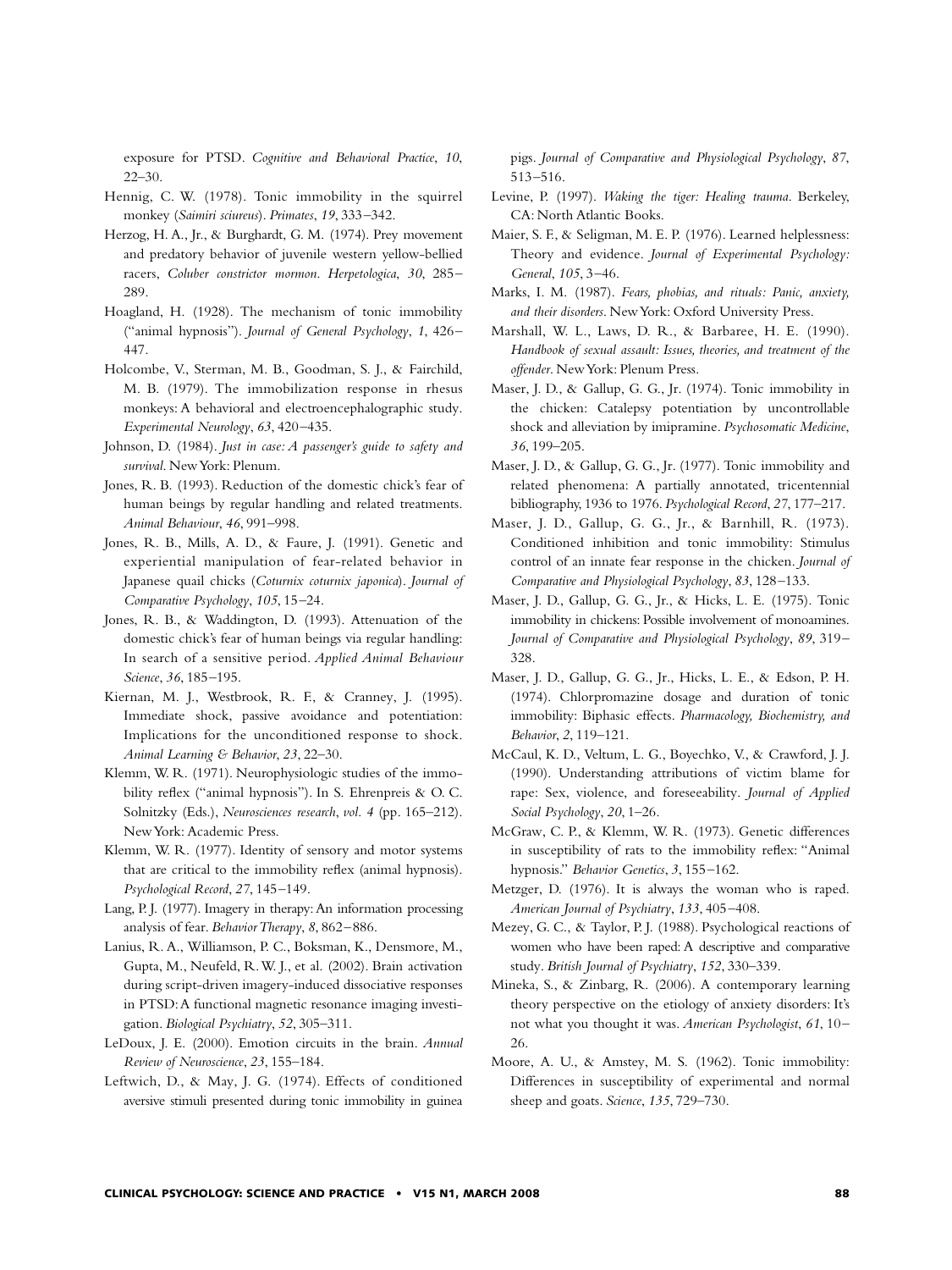- Moskowitz, A. K. (2004). "Scared stiff ": Catatonia as an evolutionary-based fear response. *Psychological Review*, *111*, 984–1002.
- Naggar, A. N., & Komisaruk, B. R. (1977). Facilitation of tonic immobility by stimulation of the vaginal cervix in the rat. *Physiology and Behavior*, *19*, 441–444.
- Nash, R. F., & Gallup, G. G., Jr. (1976). Habituation and tonic immobility in domestic chickens. *Journal of Comparative and Physiological Psychology*, *90*, 870–876.
- Nash, R. F., Gallup, G. G., Jr., & Czech, D. A. (1976). Psychophysiological correlates of tonic immobility in the domestic chicken (*Gallus gallus*). *Physiology and Behavior*, *17*, 413– 418.
- Nash, R. F., Gallup, G. G., Jr., & McClure, M. K. (1970). The immobility reaction in leopard frogs (*Rana pipiens*) as a function of noise-induced fear. *Psychonomic Science*, *21*, 155–156.
- Ogden, P., & Minton, K. (2002). Sensorimotor approach to processing traumatic memory. In C. R. Figley (Ed.), *Brief treatments for the traumatized* (pp. 125–147). Westport, CT: Greenwood Press.
- Overmier, B., & Seligman, M. (1967). Effects of inescapable shock upon subsequent escape and avoidance responding. *Journal of Comparative and Physiological Psychology*, *63*, 28– 33.
- Ozer, E. J., Best, S. R., Lipsey, T. L., & Weiss, D. S. (2003). Predictors of posttraumatic stress disorder and symptoms in adults: A meta-analysis. *Psychological Bulletin*, *129*, 52–73.
- Pavlov, I. P. (1927). *Conditional reflexes: An investigation of the physiological activity of the cerebral cortex*. Oxford, UK: Oxford University Press.
- Pavlov, I. P. (1934). An attempt at a physiological interpretation of obsessional neurosis and paranoia. *Journal of Mental Science*, *80*, 187–197.
- Prentky, R. A., Burgess, A. W., & Carter, D. L. (1986). Victim responses by rapist type: An empirical and clinical analysis. *Journal of Interpersonal Violence*, *1*, 73–98.
- Ratner, S. C. (1958). Hypnotic reactions of rabbits. *Psychological Reports*, *4*, 209–210.
- Ratner, S. C. (1967). Comparative aspects of hypnosis. In J. E. Gordon (Ed.), *Handbook of clinical and experimental hypnosis* (pp. 550–587). New York: Macmillan.
- Ratner, S. C., & Thompson, R. W. (1960). Immobility reactions (fear) of domestic fowl as a function of age and prior experience. *Animal Behavior*, *8*, 186–191.
- Reese, W. G., Newton, J. E., & Angel, C. (1982). Induced immobility in nervous and normal pointer dogs. *Journal of Nervous & Mental Disease*, *170*, 605–613.
- Richardson, E. J., Schumaker, M. J., & Harvey, E. R. (1977). The effects of stimulus presentation during cataleptic,

restrained, and free swimming states on avoidance conditioning of goldfish (*Carassius auratus*). *Psychological Record*, *27*, 63– 75.

- Rodd, Z. A., Rosellini, R. A., Stock, H. S., & Gallup, G. G., Jr. (1997). Learned helplessness in chickens (*Gallus gallus*): Evidence for attentional bias. *Learning & Motivation*, *28*, 43–55.
- Rose, V. M., & Randall, S. C. (1982). The impact of investigator perceptions of victim legitimacy on the processing of rape/ sexual assault cases. *Symbolic Interaction*, *5*, 23–36.
- Rovee-Collier, C. K., Capatides, J. B., Fagen, J. W., & Negri, V. (1983). Selective habituation of defensive behavior: Evidence of predator-prey synchrony. *Animal Learning & Behavior*, *11*, 127–133.
- Rush, D. K., Mineka, S., & Suomi, S. J. (1982). The effects of control and lack of control on active and passive avoidance in rhesus monkeys. *Behaviour Research and Therapy*, *20*, 135– 152.
- Russell, D. E. H. (1974). *The politics of rape: The victim's perspective*. New York: Stein & Day.
- Salzen, E. A. (1963). Imprinting and immobility reactions of domestic fowl. *Animal Behavior*, *11*, 66–71.
- Sargeant, A. B., & Eberhardt, L. E. (1975). Death feigning by ducks in response to predation by red foxes (*Vulpes fulva*). *American Midland Naturalist*, *94*, 108–119.
- Schenkel, R. (1967). Submission: Its features and function in the wolf and dog. *American Zoologist*, *7*, 319–329.
- Schultz, L. G. (1975). *Rape victimology*. Springfield, MA: Charles C. Thomas.
- Segman, R. H., & Shalev, A. Y. (2003). Genetics of posttraumatic stress disorder. *CNS Spectrums*, *8*, 693–698.
- Seligman, M. E. P., & Maier, S. (1967). Failure to escape traumatic shock. *Journal of Experimental Psychology*, *74*, 1–9.
- Shin, L. M., Rauch, S. L., & Pitman, R. K. (2005). Structural and functional anatomy of PTSD. In J. J. Vasterling and C. R. Brewin (Eds.), *Neuropsychology of PTSD* (pp. 59–82). New York: Guilford Press.
- Sigman, S. E., & Prestrude, A. M. (1981). Auditory imprinting in domestic chicks during tonic immobility. *Developmental Psychobiology*, *14*, 473–480.
- Smith, R. L., Webster, D. G., Van Hartesveldt, C., & Meyer, M. E. (1985). Effects of estrus, estrogen-progesterone priming, and vaginal stimulation on tonic immobility, dorsal immobility, and lordosis in the female rat. *Physiology and Behavior*, *35*, 577–581.
- Solomon, Z., & Mikulincer, M. (2006). Trajectories of PTSD: A 20-year longitudinal study. *American Journal of Psychiatry*, *163*, 659–666.
- Suarez, S. D., & Gallup, G. G., Jr. (1981). Predatory overtones of open-field testing in chickens. *Animal Learning & Behavior*, *9*, 153–163.